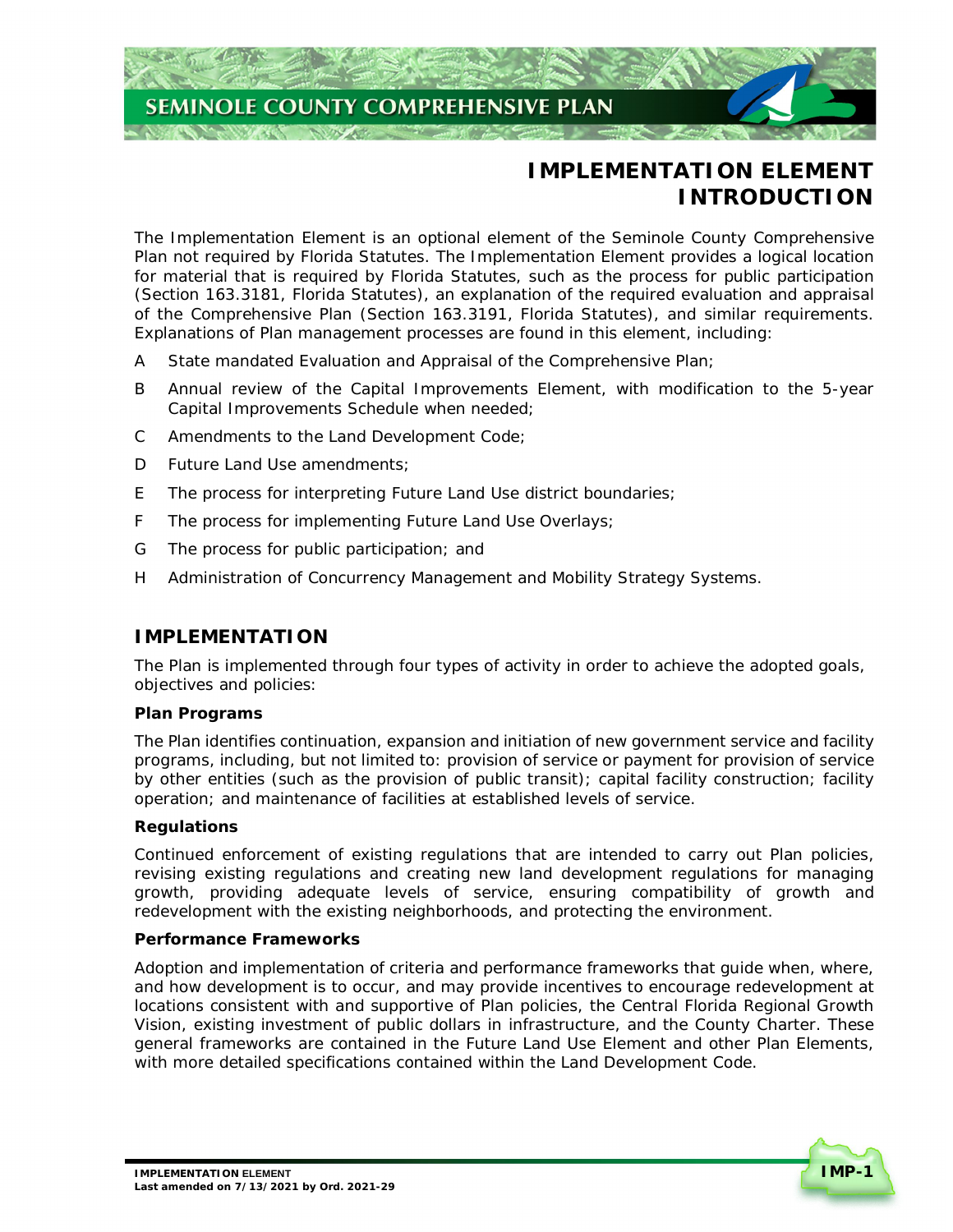

## **Coordination**

 The Plan includes policies in the Intergovernmental Coordination Element and in other Elements that explain how and to what extent the County will coordinate with other local, county, regional, State, and Federal agencies.

# **EVALUATION AND APPRAISAL**

 Local governments in Florida must complete an Evaluation and Appraisal of their respective local comprehensive plans every seven years, as required by, Chapter 163, Part II, Florida Statutes. Requirements for the Evaluation and Appraisal process were revised with the enactment of Chapter 2011-139, Laws of Florida (House Bill 7207) to include:

- (1) At least once every seven years, each local government shall evaluate its comprehensive plan to determine if plan amendments are necessary to reflect changes in State Law since the last update of the comprehensive plan, and notify the State Land Planning Agency by letter of the results of that evaluation.
- (2) If the local government determines amendments to its comprehensive plan are necessary to reflect changes in state requirements, the local government shall prepare and transmit the plan amendment or amendments to the state for review within one year.
- (3) Local governments are encouraged to evaluate and, as necessary, update comprehensive plans to reflect changes in local conditions.
- (4) If the local government fails to submit its letter or to update its plan when it has notified the State Land Planning Agency of a need for updating, it may not amend its comprehensive plan until it complies with these requirements.

 Seminole County is required to provide a letter notifying the State of the need for amendments to comply with changes in State Law on or before December 1, 2015.

# **ANNUAL CAPITAL IMPROVEMENTS ELEMENT UPDATES**

 The Capital Improvements Element is an important implementation tool for a comprehensive plan, because it identifies the need for public facilities to support the desired Future Land Use pattern of a community.

 Level of service standards for facilities remains a requirement for the Capital Improvements Element, as they were prior to enactment of Chapter 2011-139, Laws of Florida. The changes to State Law contained in Chapter 2011-139, Laws of Florida, allow local governments to rescind concurrency requirements for parks and recreation, transportation, and public schools. Local governments that elect to rescind those concurrency requirements are still responsible for capital improvements for multimodal transportation facilities and parks and recreation. Due to that responsibility, nonconcurrency level of service for transportation and parks and recreation are still required in the Capital Improvements Element to guide capital planning. Also included are the cost of facilities, revenue sources, and a schedule for funding and construction of improvements for a five year period. Projects necessary to ensure that adopted levels of service are achieved and maintained for a five-year period are to be identified as funded or unfunded, and unfunded projects given a level of priority for funding. An annual review and update of this Element and the Schedule of Capital Improvements is coordinated with the County's annual budget process.

# **COMPREHENSIVE PLAN UPDATES AND AMENDMENT ADOPTION PROCESSES**

 Major updates to the County's Comprehensive Plan are needed from time to time to implement overall goals, objectives, policies and community visions. Updates may result from

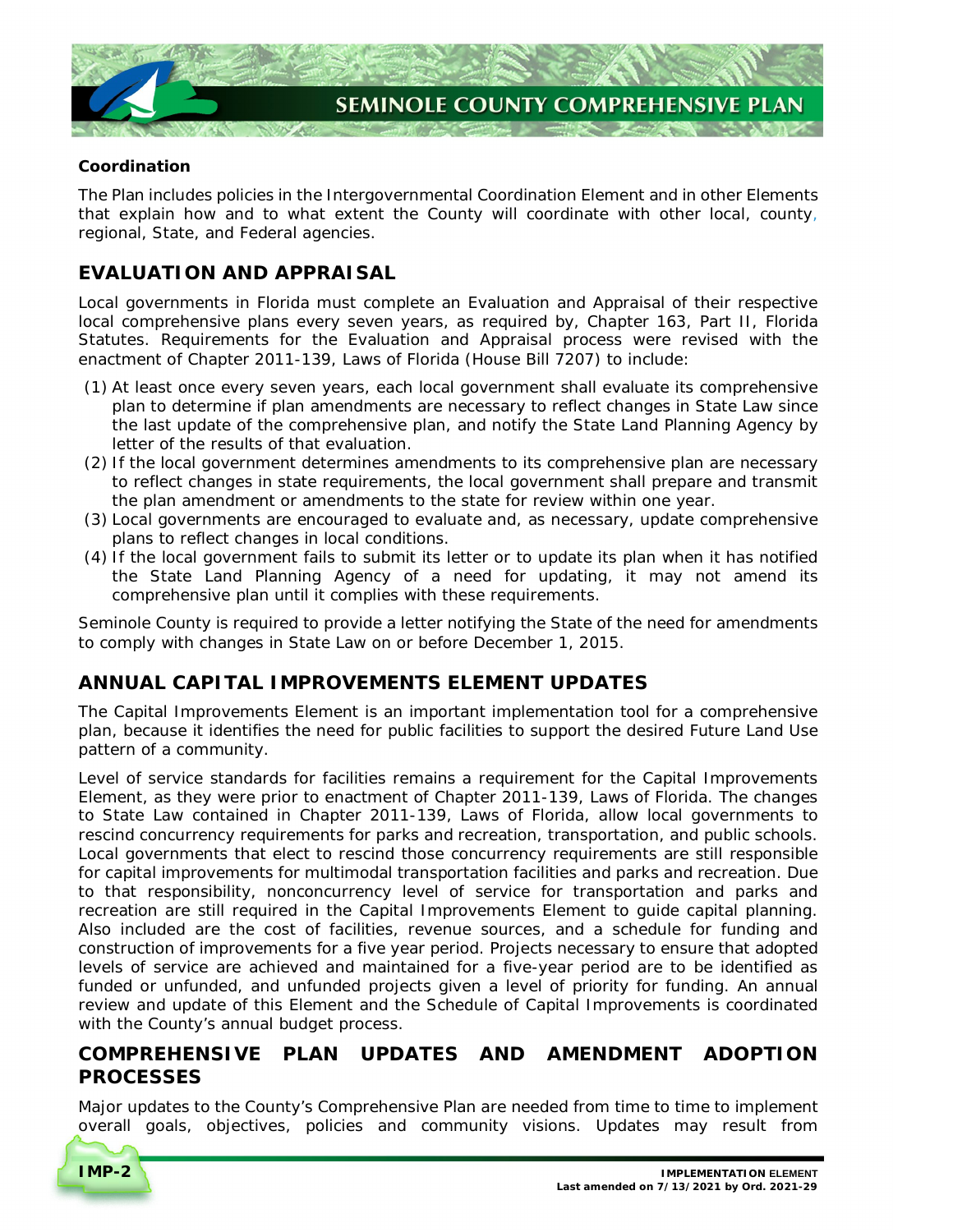

 recommendations or findings of an Evaluation and Appraisal. The County may also administratively initiate amendments associated with changes in state law or changes in County needs, conditions, economic development efforts, redevelopment and growth trends.

 Future Land Use Map amendments (with and without associated text amendments) may also be adopted in response to applications submitted by property owners. All applicants requesting Future Land Use Map amendments must submit data and analysis demonstrating that the proposed amendment is consistent with the Goals, Objectives and Policies of the Seminole County Comprehensive Plan and will not create an internal inconsistency within the Plan that violates State Law. Minimum documentation must be provided by an applicant submitting a proposed amendment to the Future Land Use Map, including:

- A. Data and analysis verifying that the proposed land use change will not require a change in the adopted level of service for potable water, sanitary sewer service or drainage for either Seminole County or another provider that serves the site; that projects contained within the capital budget of a non-Seminole County service provider, or the adopted Capital Improvements Element of the Seminole County Comprehensive Plan, will ensure that the level of service will not be reduced by the proposed amendment and that service could be available upon demand.
- B. Data and analysis verifying that the proposed land use change will not require a change in the adopted level of service for solid waste, or that projects contained within the adopted Capital Improvements Element of the Seminole County Comprehensive Plan will ensure that the Level of Service will not be reduced by the proposed amendment and that service could be available upon demand.
- C. Data and analysis verifying that the proposed land use change is supportive of the County's Multimodal Mobility Strategy.
- D. For amendments proposed within the Environmentally Sensitive Lands Overlay (ESLO), the Wekiva River Protection Area, the Wekiva Study Area, the Econlockhatchee River Protection Area or the East Rural Area, documentation of how the amendment supports and is consistent with the Goals, Objectives and Policies of these areas.

 Large scale amendments (regular amendments) are defined by state law as all text amendments that are not directly connected to a map amendment, and Future Land Use Map amendments affecting more than 10 acres of land. Small scale amendments are generally those Future Land Use Map amendments that affect 10 acres or fewer and, and, if any text change is proposed, in compliance with state statute, the change must relate directly to, and be adopted simultaneously with, the map amendment. Such a text change cannot change the goals, policies and objectives of the comprehensive plan, even if such change may be necessary for the adoption of the small scale amendment. However, a local government is not required to treat an amendment as a small scale amendment if potential impacts might affect an area greater than the immediate neighborhood.

# **Adoption Process for Comprehensive Plan Amendments**

# **Small Scale Amendments**

 The steps for adoption of small scale amendments include: public notification, public hearing before the Planning and Zoning Commission (acting as Local Land Planning Agency) and an adoption hearing before the Board of County Commissioners, as required by Florida Statutes. If the amendment is adopted, a required summary report (including staff findings, minutes of the hearings, adopting ordinance and revised Future Land Use map exhibits) is provided for informational purposes to the State Land Planning Agency and the East Central Florida Regional Planning Council. Small scale amendments are not reviewed for compliance by the State Land Planning Agency.

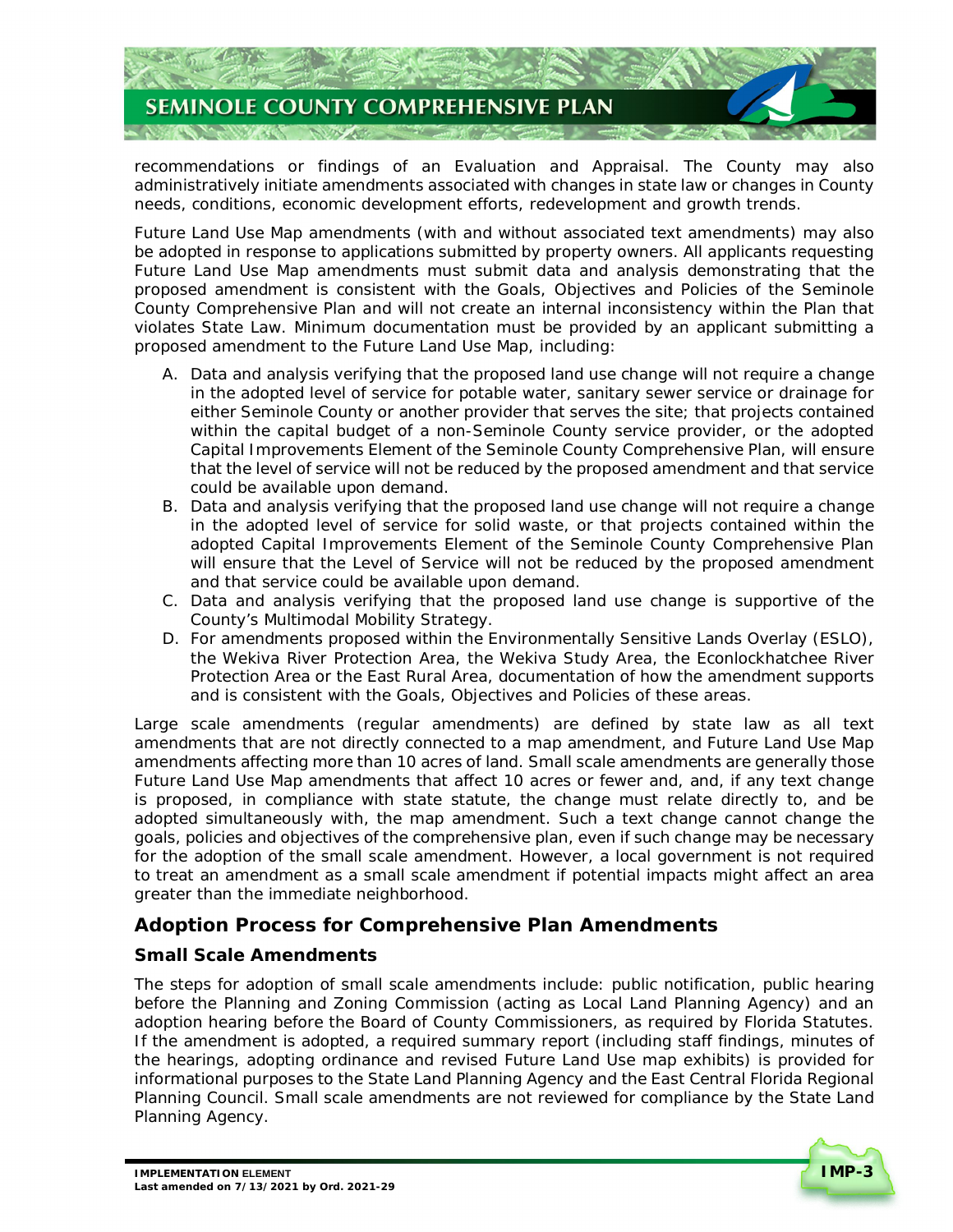

 Any affected party who wants to challenge a small scale amendment may file a petition with the Division of Administrative Hearings. The petition should comply with requirements of Sections 120.569 and 120.57, Florida Statutes. The petition should request a hearing to challenge the compliance of a small scale development amendment with Chapter 163, Florida Statutes, within 30 days following Seminole County's adoption of the amendment. The affected party shall serve a copy of the petition on Seminole County and furnish a copy to the State Land Planning Agency.

# **Large Scale (Regular) Amendment Adoption**

 Prior to the changes in state law contained in Chapter 2011-139, Laws of Florida, local governments were limited to biannual 'cycles' of large scale (regular) comprehensive plan amendments.

amendments.<br>Changes to state law in 2011 eliminated the twice-yearly maximum number of large scale 'cycles' of amendments and introduced an expedited state review process that can be used for the majority of amendments requested by private property owners and certain amendments initiated by local governments (administrative amendments).

 The expedited process cannot be used for large scale amendments resulting from an Evaluation and Appraisal, a new plan for a newly incorporated city, a proposed sector plan, a proposed rural stewardship, or an amendment in an area of critical state concern.

 The process for the expedited review is briefly summarized below. Information is also available on the County's website, at the County's Planning and Development Division, and on the website of the State Land Planning Agency.

# **EXPEDITED COMPREHENSIVE PLAN AMENDMENT PROCESS**

- P & Z Commission holds a public hearing after required public notice.
- County Commission holds a transmittal public hearing after required public notice.
- County transmits amendments to State Land Planning Agency and state reviewing agencies after transmittal public hearing.
- All reviewing agencies send comments to County.
- County has 180 days to hold public hearing to adopt amendments after receiving state comments (otherwise, amendments are considered withdrawn unless extended by agreement with State Land Planning Agency and any affected person commenting).
- If adopted, County transmits amendments back to State Land Planning agency and any reviewing agency that commented.
- State Land Planning Agency notifies County if submittal is complete or incomplete
- If complete, State Land Planning Agency reviews adopted amendment.
- If the amendment is not challenged, it becomes effective 31 days after the State Land Planning Agency notifies the County that the submittal is complete.

# **ADOPTION PROCESS FOR REMAINING LARGE SCALE AMENDMENTS: THE STATE COORDINATED REVIEW PROCESS**

 This process is used for large scale amendments resulting from an Evaluation and Appraisal, a new plan for a newly incorporated city, a proposed sector plan, a proposed rural stewardship or an amendment in an area of critical state concern. For Seminole County, this process will most likely be used primarily for amendments resulting from an Evaluation and Appraisal.

 The State Coordinated Review Process is summarized on the website of the State Land Planning Agency.

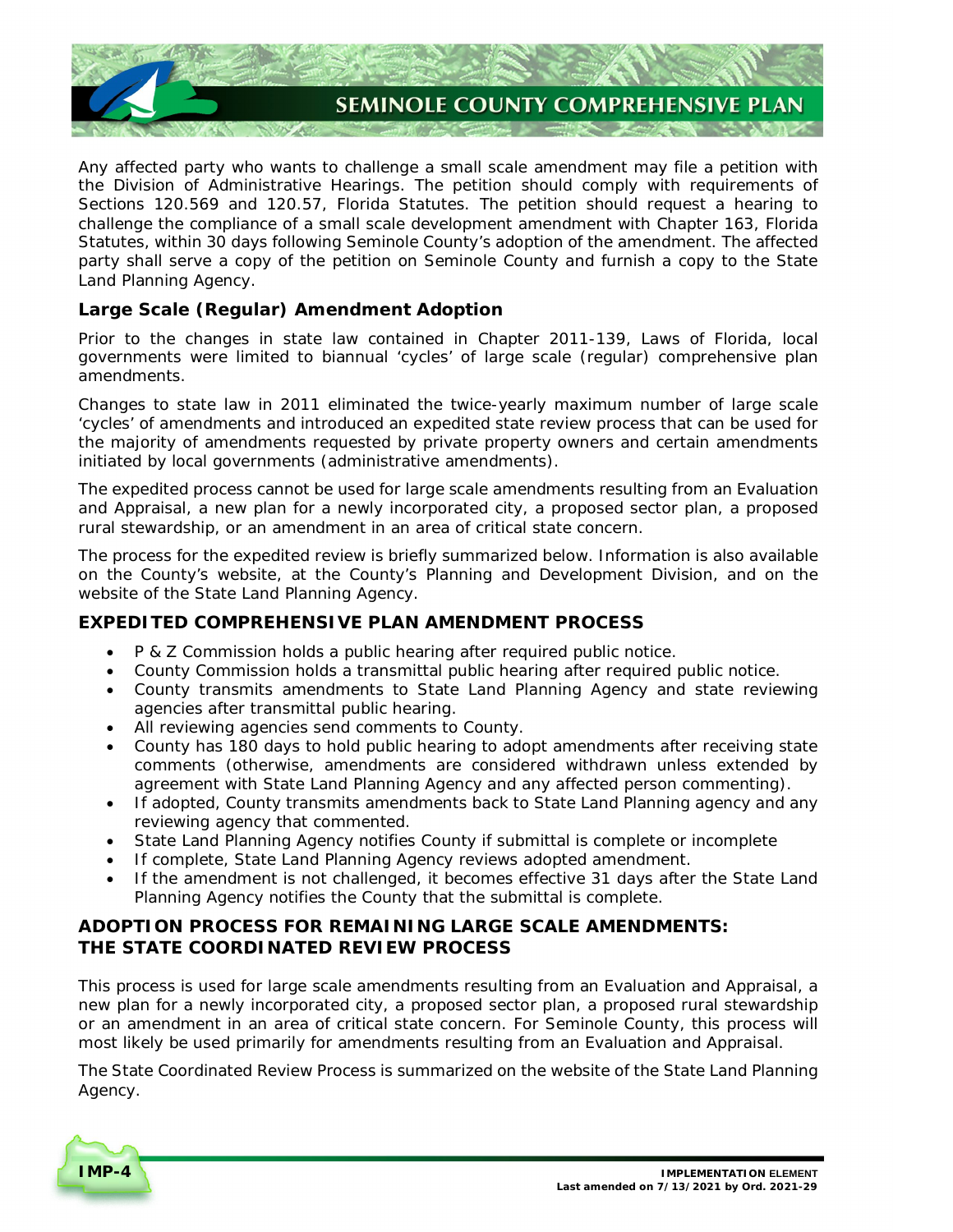

## **LAND DEVELOPMENT CODE UPDATES**

 A Land Development Code is an important implementation tool for a comprehensive plan because it provides the regulations that carry out Plan policies. Major updates to the County's Land Development Code (LDC) may result from findings of an Evaluation and Appraisal; amendments to or policies of the Comprehensive Plan itself; new state legislation; special studies to encourage economic development and redevelopment; County participation in regional visions and projects (such as the SunRail commuter rail); or the need to revise standards, procedures, or minimum requirements that protect the health, safety, and general welfare of the citizens of Seminole County.

## **FUTURE LAND USE MAP MAINTENANCE**

 The County maintains the Official Future Land Use Map in digital format. In 2003, the County adopted Resolution No. 2003-R-179, authorizing conversion of the County's Official Future Land Use to a digitized format from the historical paper format. The boundaries of the various land use designations are contained in the digital Future Land Use Map. This map is routinely updated as the Board of County Commissioners adopts future land use amendments to the Comprehensive Plan. The Official Future Land Use Map is used to guide land use decisions, together with the Goals, Objectives and Policies of the Seminole County Comprehensive Plan, and the other maps included in the Future Land Use Map Series. The Official Future Land Use Map alone is not a guarantee that a particular use may be approved on a particular site.

 The digital Official Future Land Use Map is found on the Seminole County website at the following address:

<http://seminolegis.maps.arcgis/apps/webappviewer/index.html?id=668252d321334112be753402>

<u>4b972bc6</u>.<br>The number of the most recently adopted ordinance amending the digital Official Future Land Use Map (which includes the year of adoption) is shown on the Seminole County Comprehensive Plan webpage, near the hotlink to the Official Future Land Use Map, at the following address:

<http://cdn.seminolecountyfl.gov/departments-services/development-services/planning>development/codes-regulations/comprehensive-plan.

 The Future Land Use Element of the Comprehensive Plan also includes a color representation of the future land use pattern, depicting the distribution of each of the adopted future land use designations. The scale of this graphic is 1"=1 mile, and the graphic is not parcel-based. Due to the scale, many small parcels do not appear on this graphic. In addition, the boundaries of future land use designations depicted on this graphic are not based on parcel boundaries, legal descriptions, rights of way, drainage features or other natural features (such as wetlands and floodprone lands) that are used to separate land uses. This graphic enables the reader to understand the overall future land use pattern desired by Seminole County, but is not the Official Future Land Use Map, and should not be used to determine whether a particular type of development on a particular parcel is allowable.

 The public and the County staff are able to access the official digital map using the County's webpage at the address shown above. Parcel-based information about future land use is also available from the Development Services Department during normal business hours.

#### **INTERPRETATION OF FUTURE LAND USE DESIGNATION BOUNDARIES**

 Future Land Use designation boundaries are another important implementation tool. In 2003, the County adopted a resolution authorizing conversion of the County's Future Land Use Maps to digital format from the historical paper format. The Seminole County Property Appraiser's

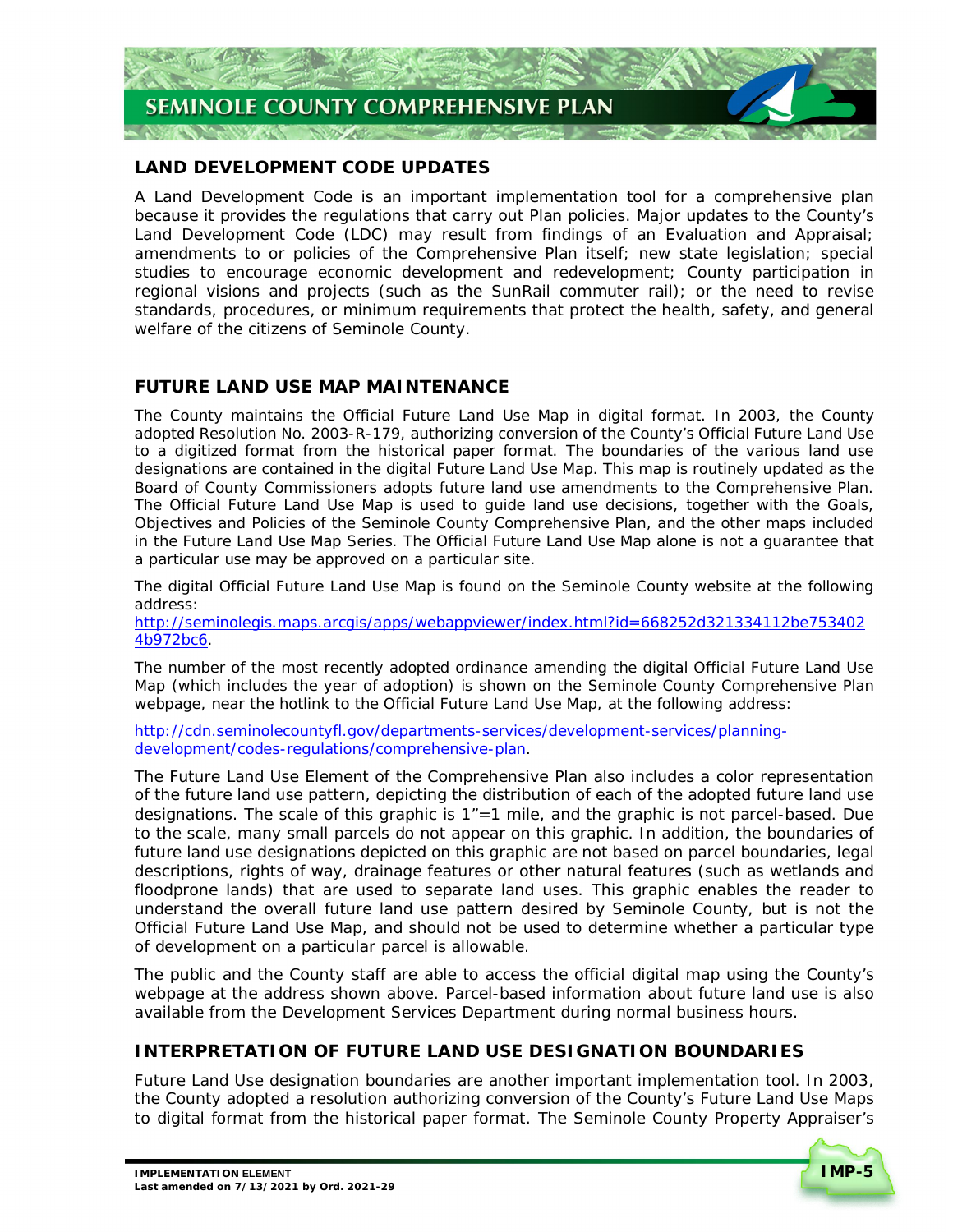

 web site is the recommended source for viewing future land use designations. The Property Appraiser's digitized map is parcel-based, unlike the Future Land Use Map published in the Comprehensive Plan, which is a generalized representation.

 Except as otherwise specifically provided, the future land use designation symbol, or name shown within boundaries on the Future Land Use Map, indicates that the future land use designation extends through the whole area surrounded by the boundary line. Where uncertainty exists as to the boundaries of any future land use designation depicted on the Future Land Use Map, the Director of the Development Services Department or designee shall follow the procedure below:

- A Upon official vacation or abandonment of a public road, street or alley, the future land use designation applicable to the property to which it is reverted will apply to such vacated or abandoned road, street or alley.
- B Where boundaries are so indicated that they are approximately parallel to the center lines or right of way lines of publicly owned streets, center lines or right of way lines of publicly owned alleys, or center lines or right of way lines of major publicly owned highways, arterials, and throughways, the boundary will be construed as being parallel to the right of way of this corridor. Where a street or alley is not a public right of way, the boundary of the land use designation will be the centerline of said street or alley.
- When adjustments are required (demonstrating, by survey or by updates to wetland boundaries from the St Johns River Water Management District and/or updates to flood prone boundaries by the Federal Emergency Management Agency, that certain properties are neither a wetland nor a flood prone area), the future land use designation of that property shall not be subject to the requirements of the Environmentally Sensitive Lands Overlay as shown in the Future Land Use Map. These adjustments shall include areas where mitigation or other regulatory devices that offset impacts allow encroachment into a wetland system or the 100-year floodplain.  $\mathcal{C}$

#### **IMPLEMENTATION OF FUTURE LAND USE OVERLAYS**

 Overlays are used in the Future Land Use Element and shown on the Future Land Use Map in order to accomplish specific goals, objectives and policies of Seminole County. Overlays are geographic areas drawn to 'overlay' the underlying land use, and may either restrict that underlying land use, or allow additional permitted uses to that underlying land use when specified conditions are met.

#### **NONCONFORMING USES, NONCONFORMING ZONINGS, AND CONFLICTING ZONINGS**

 After adoption of the 1991 Comprehensive Plan, the County made every attempt to identify parcels in unincorporated Seminole County with a nonconforming land use or zoning or parcels with conflicting zonings in order to bring these parcels into conformity with the newly adopted Comprehensive Plan. The following guidelines provide direction for reduction of nonconforming uses, nonconforming zonings and the elimination of conflicting zonings identified in the future

#### **Reduction of Nonconforming Uses**

 A nonconforming use is defined as any existing use of a lot or parcel of land, at the time of adoption of the Comprehensive Plan, which does not conform to the requirements of the future land use designation depicted on the Future Land Use Map, and as fully set forth in the provisions of the Plan relating to that particular future land use designation. An existing commercial establishment located on a lot or parcel, which is assigned a residential future land use designation, is an example of a nonconforming land use. The existing zoning classification on these properties may or may not be consistent with the existing use of the lot or parcel.

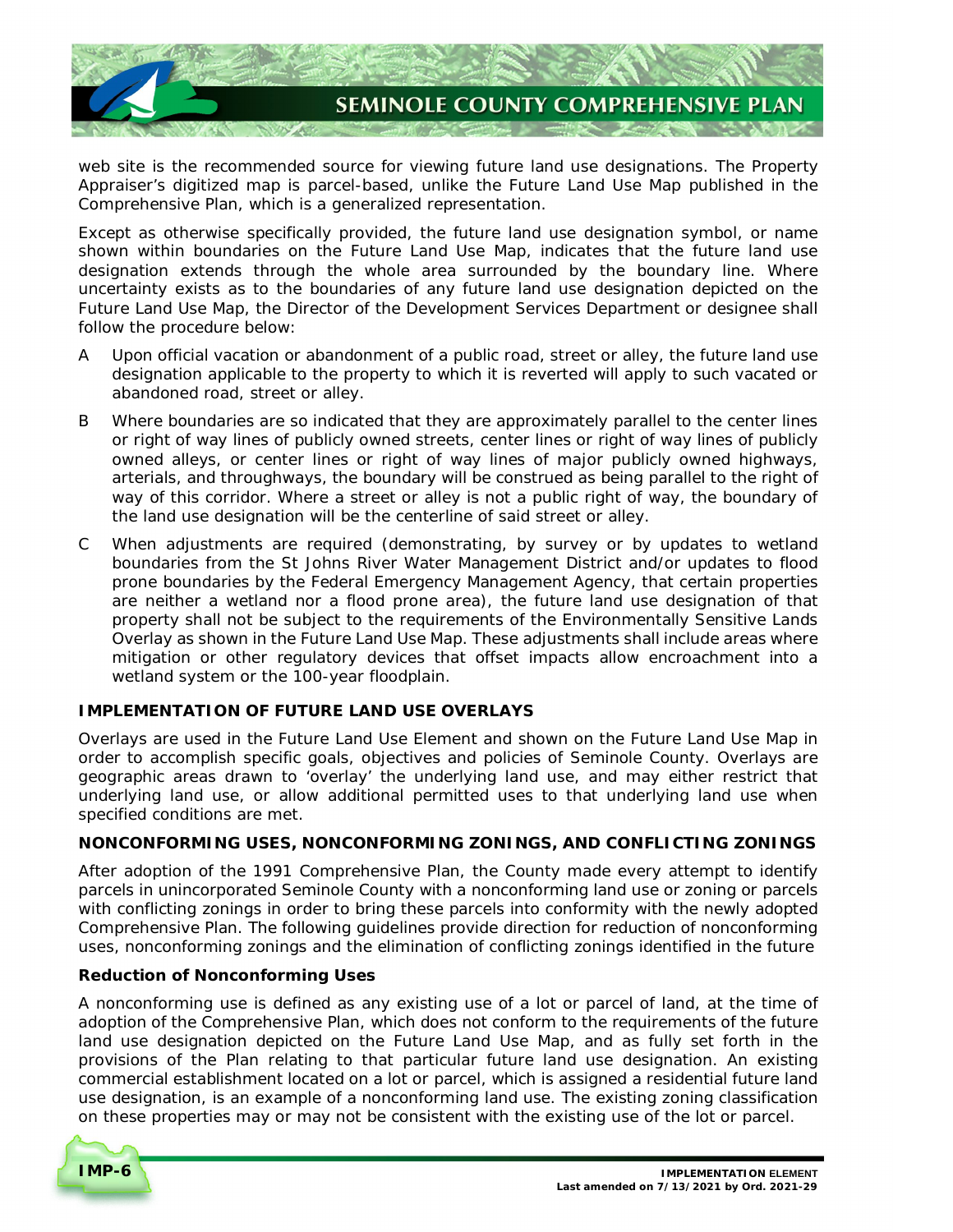

The County shall reduce nonconforming uses through the following procedures:

- A Identify the lot or parcel on the Future Land Use Map and Zoning Map where a nonconforming use exists.
- B Notify the property owner(s) that the existing use of the property does not conform to the future land use designation assigned to the property and that any expansion of the existing use is not permitted. Notification shall also state that should the existing use cease for a period of over 180 days, the County will notify owner(s) that the County will initiate administrative procedures, which could result in rezoning of the property to an appropriate zoning classification, and may also include an amendment to the future land use designation to ensure consistency between the future land use, zoning and use of the lot/parcel.

 To determine whether an existing property use has terminated for 180 days or more, a procedure should be established by the Planning Division in conjunction with the Building Department and the Tax Collector's Occupational License Department to identify nonconforming use parcels when applications for building permits, rezonings, special exceptions, occupational licenses and similar permits or approvals are filed:

- A Upon submitting an application for a rezoning, building permit, special exception, occupational license or similar permit or approval, the County will inform the applicant/property owner(s) of the nonconforming use and direct the applicant/property owner(s) to contact the Planning Division.
- B The Planning Division will explain nonconforming uses and the procedures for establishing consistency with the County's Comprehensive Plan. The Planning Division will assist the applicant/property owner(s) as much as possible, but will not give legal advice or serve as advisor or counsel to the applicant/property owner(s).
- C For those requests where it is determined that the nonconforming use has been discontinued for 180 days, the property owner(s) must submit evidence to demonstrate that the use has not been discontinued for such time. The property owner(s) may use tax receipts, occupational licenses, adjacent property owner testimony, affidavit, etc., to support the applicant/property owner(s) case as evidence. If the applicant/property owner(s) is unable to demonstrate a continued use, the County may deny the application and the applicant advised to contact the Planning Division for instructions regarding the proper method for establishing consistency with the Comprehensive Plan. Alternatives then available to the applicant/property owner(s) are:
	- 1) File applications (waiver of fees is normally recommended) for an amendment to the Comprehensive Plan and rezoning to a future land use designation and zoning consistent with the existing use of the property; or
	- 2) If the applicant/property owner(s) fails to act within 90 days from the time the County notifies the owner(s) of the nonconformity, the Planning Division will initiate administrative procedures to resolve the conflict (where the lot or parcel is assigned a conflicting zoning classification).

#### **Elimination of Conflicting Zonings**

 A conflicting zoning exists where a lot or parcel of land is assigned an existing zoning classification which is more intense than the future land use designation assigned to the lot or parcel. An existing C-2 (Retail Commercial District) zoning classification within a Low Density Residential future land use designation is an example of a conflicting zoning.

The County shall eliminate conflicting zonings through the following procedures:

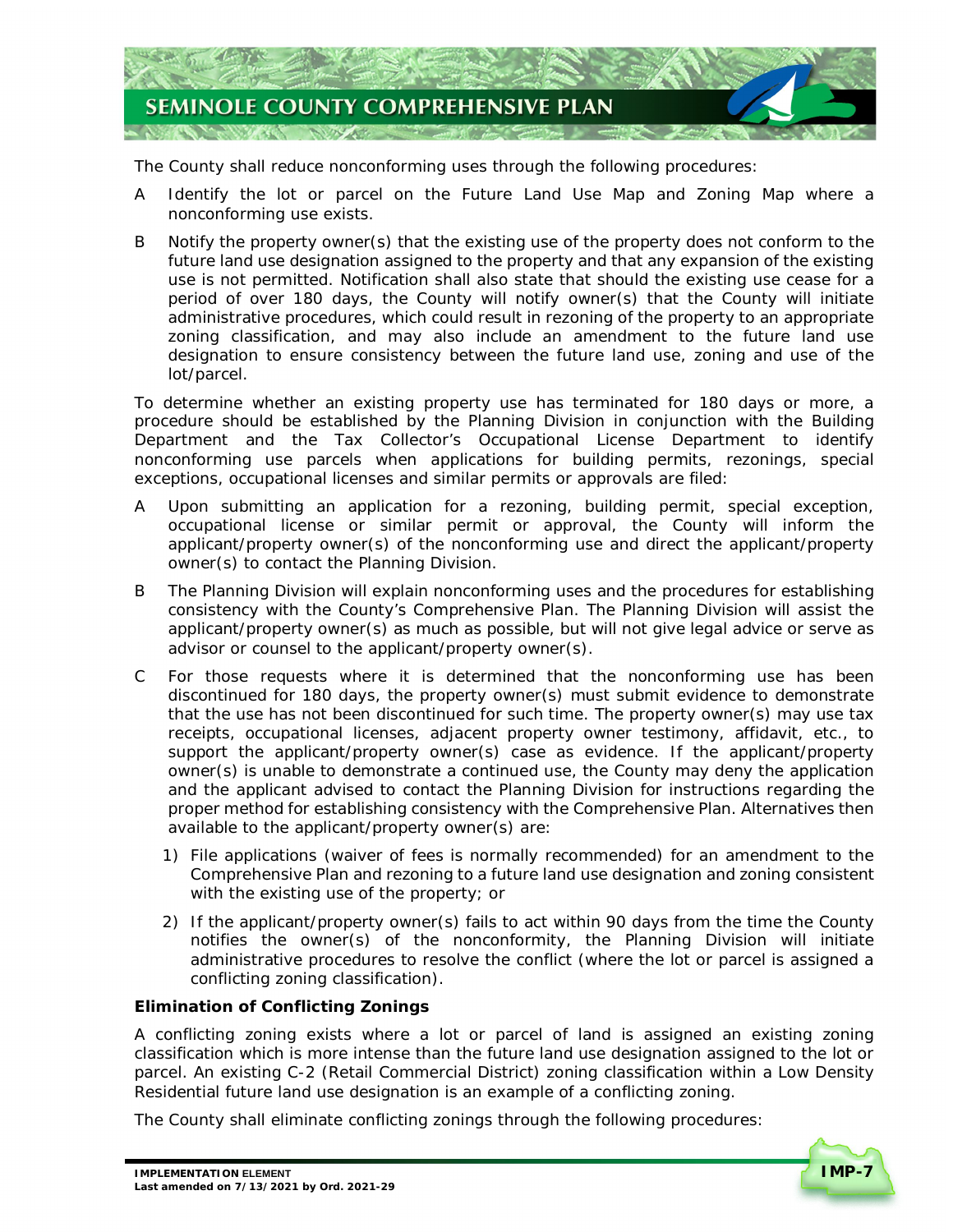

- A Identify the lot or parcel on the Future Land Use Map and Zoning Map where a conflicting zoning exists.
- B Administer the following procedures for establishing consistency:
	- 1) Notify the property owner(s) of the existing zoning conflict. In conjunction with the next available Plan amendment cycle, the property owner(s) may request a review of the future land use designation assigned to the lot or parcel and present evidence regarding the appropriateness of the existing zoning classification. The property owner(s) may file an application to amend the future land use designation and/or zoning classification (waiver of associated fees is normally recommended). The property owner(s) must file any requests in writing with the County to maintain the existing zoning classification. The County will schedule public hearings in the manner as with a request for future land use amendment and rezoning. The Board of County Commissioners, at a public hearing, may either:
		- a) Find the existing zoning classification appropriate and adopt a compatible future land use designation; or
		- b) Find the existing zoning classification inappropriate and adopt a zoning classification compatible with the future land use designation; or
		- c) Find the existing future land use designation and zoning classification inappropriate and adopt a future land use designation and zoning classification compatible with surrounding uses.

#### **Reduction of Nonconforming Zonings**

 Nonconforming zonings exist where a lot or parcel of land is assigned a zoning classification that is less intense than the future land use designation assigned to the lot or parcel and the zoning classification does not result in compatibility conflicts with surrounding land uses. An existing lot or parcel with an R-1A (Single-Family Dwelling District) zoning classification, within an existing Office future land use designation, is an example of a nonconforming zoning. Nonconforming zonings may continue until the lot or parcel is developed and/or redeveloped, at which time the lot or parcel must be rezoned to an allowable and compatible zoning classification within the existing future land use designation. These lots and/or parcels do not reflect an inconsistency between the Comprehensive Plan and the County's land development regulations.

The County shall reduce nonconforming zonings through the following procedure:

- A Identify the lot or parcel on the Future Land Use Map and Zoning Map where a nonconforming zoning exists.
- B Administer the following procedures for establishing consistency:
	- 1) Lots or parcels where the zoning classification assigned to the lot or parcel is less intense than the future land use designation assigned to the lot or parcel, development/redevelopment of the lot or parcel under its current zoning classification shall not be permitted.
	- 2) Lots or parcels assigned the Higher Intensity Planned Development, or any other nonresidential future land use designation with an existing A-1 (Agriculture) zoning classification, are entitled to a building permit for a single family residence consistent with requirements of the A-1 (Agriculture) zoning classification. However, these lots or parcels cannot be subdivided for developed as single-family, detached residential uses.

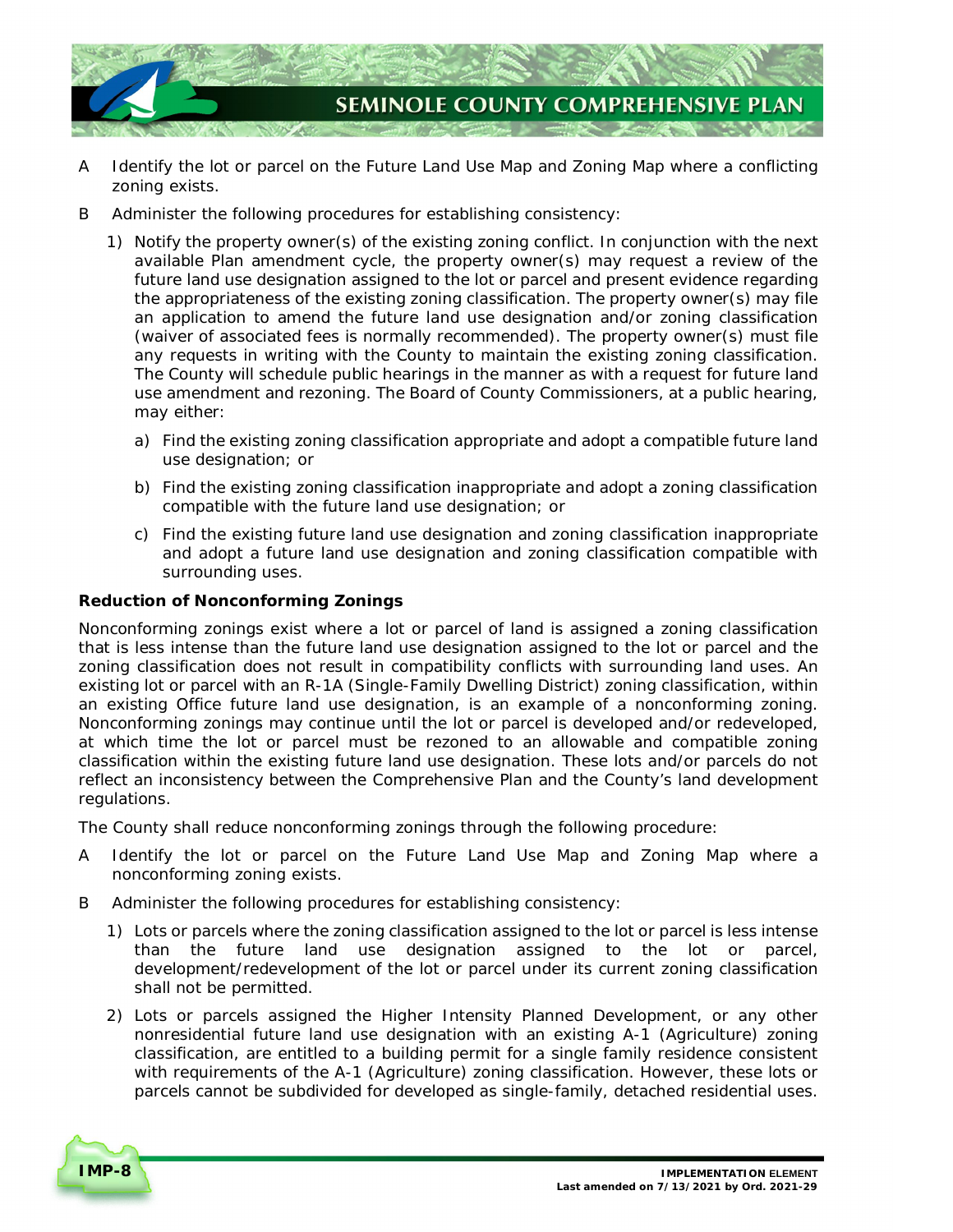

- 3) Lots or parcels may be brought into conformity with the Comprehensive Plan through property owner initiated rezonings or administrative rezonings to an allowable and compatible zoning classification prior to site development/redevelopment.
- 4) Lots or parcels within the Suburban Estates future land use designation where the existing zoning classification and use is for mobile homes under the RM-1 or RM-2 (Single Family Mobile Home Residential and Single Family Mobile Home Park Districts) zoning classifications will be designated in the Comprehensive Plan as nonconforming zonings and the existing use and zoning classification will be permitted to continue until the existing use is discontinued or abandoned. These lots or parcels cannot be developed or redeveloped under the existing zoning classification to expand or maintain an incompatible use. Although technically a nonconforming zoning, the existing use will be considered consistent with the Comprehensive Plan insomuch as the current property owner/user has a potentially vested property right in continuing the existing use of the property as limited herein and subject to divestiture.

#### **PUBLIC PARTICIPATION**

#### **Purpose**

 Since the early 1970's, Seminole County has engaged in an active comprehensive planning process, which has involved diverse individuals and groups. The County's early involvement in comprehensive planning has resulted in a citizenry with a great deal of knowledge and valuable input with regard to planning issues. The purpose of these provisions is to continue to encourage public participation in the comprehensive planning process as well as related processes, and further the provisions of Section 163.3181, Florida Statutes, and Chapter 9J-5.004, Florida Administrative Code.

#### **Openness**

 It shall be the policy of Seminole County to ensure that all comprehensive planning and related matters occur in an open forum with public access and involvement. The County shall continue to rely upon appointed committees of Seminole County citizens as well as those involved in the affairs of the County to study various issues and make reports and recommendations to the County's Land Planning Agency and Board of County Commissioners.

 It shall be the policy of the County to ensure that all comprehensive planning and related documents, reports, studies, agendas, minutes, etc., are made readily available to the public pursuant to Chapter 119, Florida Statutes (FS), as well as other applicable laws. The County shall also ensure that all meetings are open to the public consistent with the provisions of Chapters 119, 125 and 286, FS, as well as other applicable law. The Planning and Development Division shall maintain support documents containing background data, studies, surveys, economic assumptions, reports, analysis, inventory maps, and other documents used in the formulation of the Comprehensive Plan, but are not adopted as part of the Plan. The County shall maintain these documents as official public records available to the public for inspection. Copies of all public notices, proceedings of public hearings, written comments, objections and responses thereto, are supplementary materials to the Comprehensive Plan. The Planning Division shall keep supplementary materials with the adopted Comprehensive Plan as permanent public records and public documents; however, these materials shall not have any legal effect under the provisions of Section 163.3194, FS.

 The Seminole County Planning and Development Division staff, as well as all other appropriate Seminole County personnel, shall be reasonably available to answer inquires and provide information to the public relating to comprehensive planning and related matters, as reasonably requested. The County shall make every effort to use graphic and textual materials that are easily understandable in order that the public can be effectively apprised as to the proposed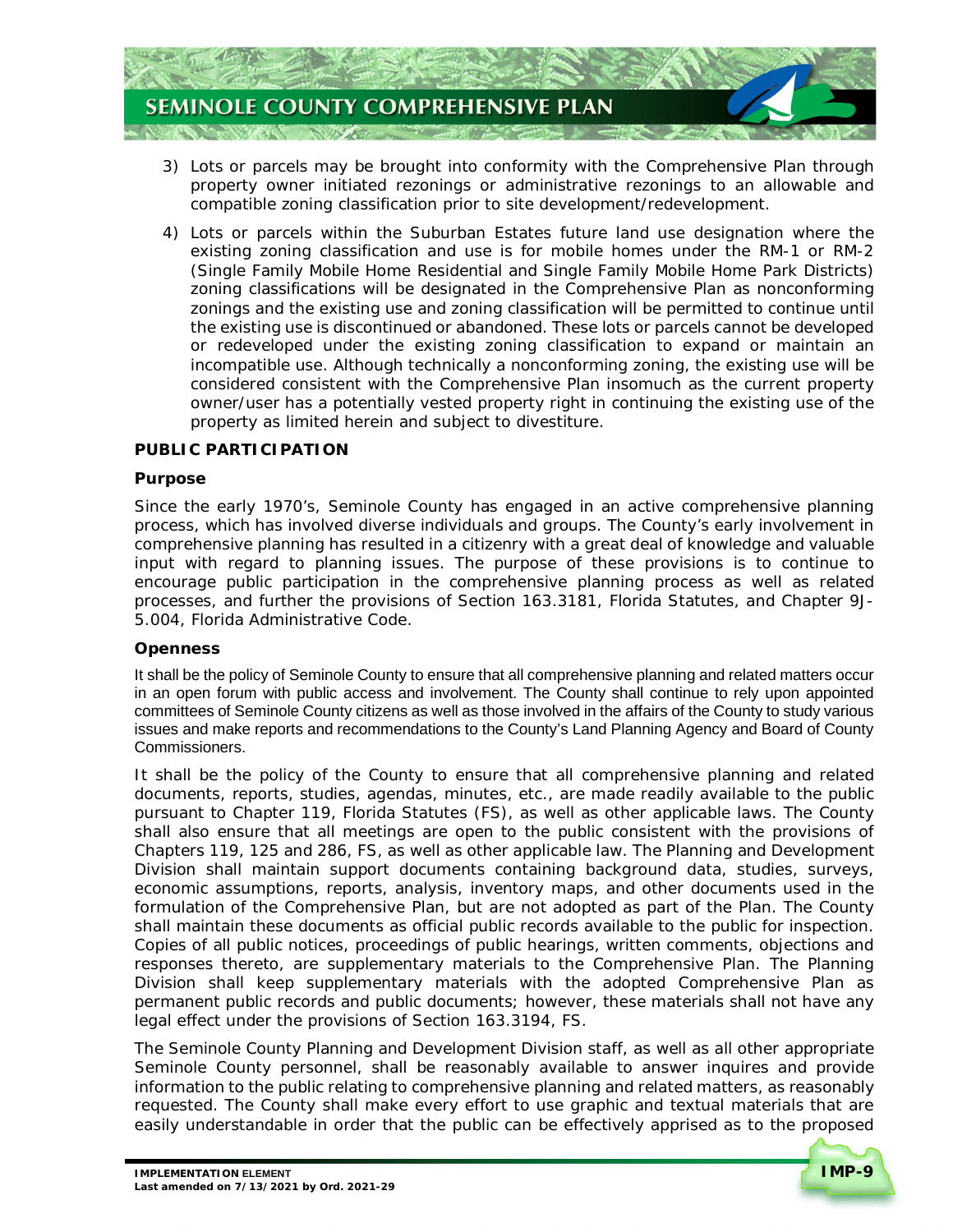

 actions and current provisions relating to comprehensive planning and related processes. In addition, the County shall maintain an internet website that includes, but is not limited to, the Comprehensive Plan, Plan amendment schedules and applications, forms and processes, adopted ordinances, and ongoing planning activities. It shall be the policy of Seminole County to advertise and hold public hearings as required by State law (including but not limited to applicable Sections of Part II, Chapter 163 and Chapter 125.66, Florida Statutes). The County shall continue the practice of publishing additional advertisements, which are not legally required, when it is determined by the Planning and Development Manager that such additional advertisements would likely enhance public participation or otherwise significantly benefit the public. The applicant shall be responsible for all advertising costs associated with a Plan amendment application.

 It shall be the policy of the County to post a notice of all public hearings, meetings or workshops of all boards, commissions, committees, etc., in the first floor lobby of the north and west wings of the Seminole County Services Building. The Board of County Commissioners or County Manager may direct postings at other locations. It shall also be the policy of the County to provide such notices by mail to any citizen or group who requests to be on a mailing list. Notices shall contain, at a minimum, the date, time, place and general subject matter of the meeting. Failure to mail or post such notices shall not affect the validity of any actions taken at a public hearing, meeting or workshop, unless otherwise provided by law.

 The County shall continue its policy of providing members of the news media with copies of agendas, notices, documents, etc. The County shall also continue its policy of providing news media personnel with the opportunity to report on the County's public business relating to comprehensive planning activities. The County may provide press releases to the media periodically throughout the Comprehensive Plan amendment process and related processes to encourage the participation of the media in disseminating information relating to the Comprehensive Plan and related matters. The County shall continue its policy of incorporating citizens groups and organizations into the comprehensive planning and related processes. These groups may include, but are not limited to, chambers of commerce, non-partisan voters associations, professional associations, homeowners associations and environmental groups.

 To the maximum extent practicable, the County shall advise the general public of comprehensive planning activities and related activities by means of mailouts to groups and citizens who request to be on a mailing list. Typical features of a mailout would be a progress report on the activities relating to an amendment of the Comprehensive Plan; announcement of public workshops or hearings; listings of planning documents available for public review; and planning items of interest to the general public. As a general rule, the County will require 14 days advance notice, in writing, prior to an individual or group being placed on a mailing or distribution list.

 During major Comprehensive Plan updates and during the Evaluation and Appraisal Report process, the County shall make available planning documents and reports at Seminole County public libraries, the County's Internet website, and other public places located throughout the County.

County.<br>It shall also be the policy of Seminole County to post all Land Planning Agency and Board of County Commissioners public hearing agendas on the County's Internet website. In addition, the County shall post staff reports relating to amendments to this Plan on the County's website.

 All records and documents relating to comprehensive planning and related processes shall be public records and copies shall be available to the public in accordance with the provisions of Chapter 119, Florida Statutes.

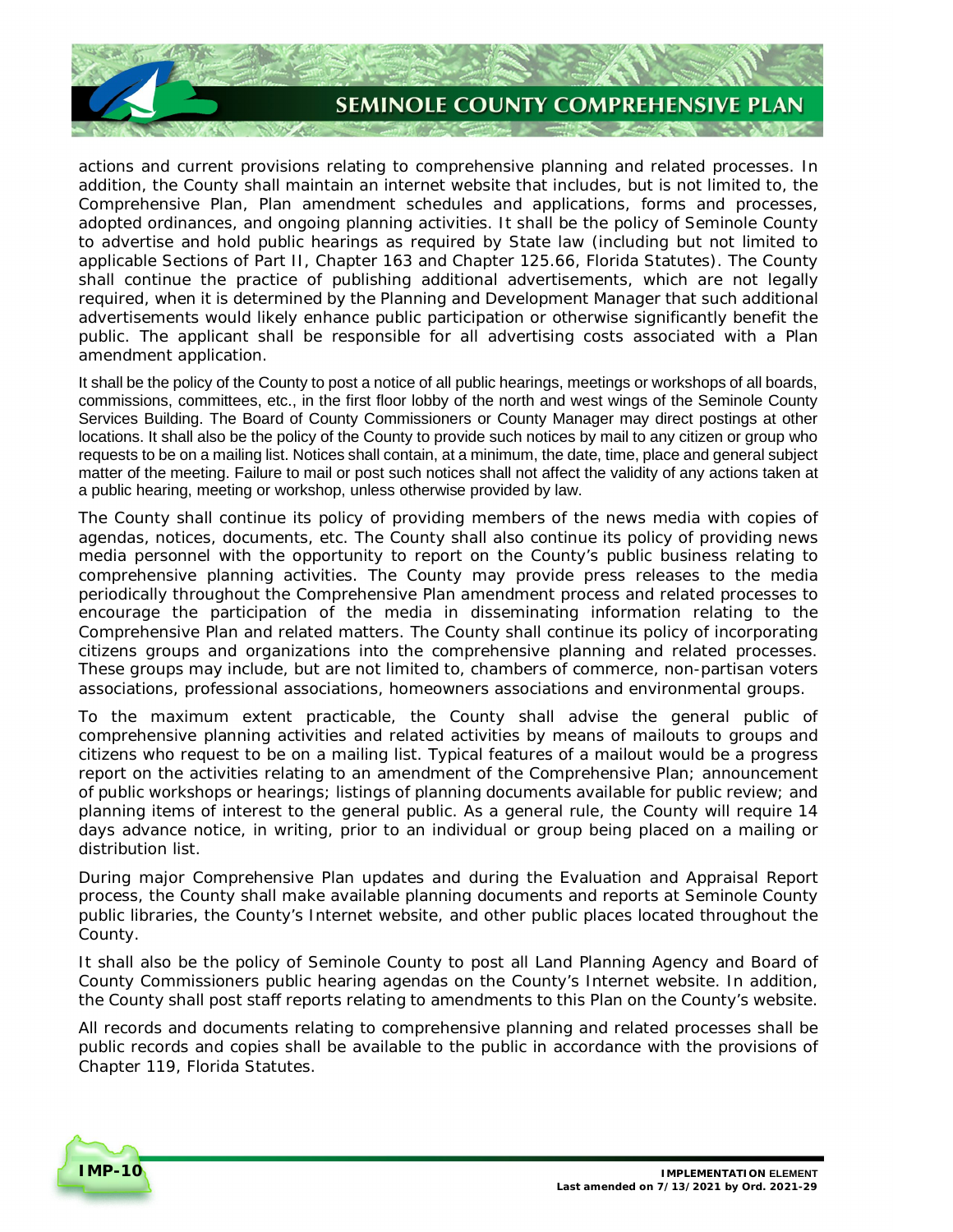

#### **Public Comment**

 It shall be the policy of the County to encourage and accept oral/written public input at all public hearings. Oral/written public input may be acceptable at workshops and meetings, if appropriate under the circumstances, or by County policy. It shall be the policy of the County to encourage and accept oral/written comments during the course of the comprehensive planning and related processes. Advertisements and other public notices, if required for public hearings, meetings or workshops, shall announce that oral/written comments are acceptable. The County may place time deadlines for submission of written comments. The County shall submit all public input (e.g., written comments, photographs, charts, maps, letter, petitions, etc.) to the public record.

#### **Public Hearing Procedures for Amendments to the Seminole County Comprehensive Plan**

 The conduct of public hearings regarding amendments to the Seminole County Comprehensive Plan, including text amendments, large scale (regular) and small scale future land use map amendments, shall ensure that actions are clear to the general public and encourage full public participation. Public hearings shall be consistent with the Public Participation Section of the Seminole County Comprehensive Plan and with applicable procedures established by State law. In addition, the County shall ensure that persons attending public hearings are provided the opportunity to request an information statement from the State's land planning agency's regarding large scale amendments to the Seminole County Comprehensive Plan, as provided for in Section 163.3184(15)(c), Florida Statutes.

 The Chairman of the Seminole County Land Planning Agency/Planning and Zoning Commission and Chairman of the Board of County Commissioners (BCC) shall announce public hearing procedures prior to the beginning of public hearings. Public hearing procedures shall include, at a minimum, a presentation of staff recommendations, applicant presentation, public participation, rebuttal, deliberation by the BCC, if any, questions by the BCC, and vote on the amendment(s) by the BCC. These procedures shall facilitate orderly review, discussion, and consideration of amendments to the Seminole County Comprehensive Plan. The comprehensive planning process in Seminole County is a legislative process.

 The public is encouraged to be familiar with these procedures as well as any other procedures as adopted by the County.

 Boards and commissions shall, insofar as practical, retain as part of the public hearing record each item of physical or documentary evidence presented at the public hearing and shall have the item marked to show the identity of the person offering the evidence and whether the evidence was presented on behalf of a proponent or opponent. The County shall retain exhibits received into evidence as public records. Evidence in the form of reports or other written documents should be submitted in advance of the public hearing as with other written comments in order to provide the board, or commission, and County staff and the public sufficient time to review the material. It shall be the burden of parties who desire to appeal decisions made at public hearing to provide a record and for such purpose, may need to ensure that a verbatim record of the proceedings is made. Such record shall include the testimony and evidence upon which the appeal is based (Section 286.0105, Florida Statutes).

#### **Notice to Property Owners**

 Public notification shall be consistent with the requirements for advertisement and notice of an amendment to a comprehensive plan found in Section 163.3181 and Sec. 125.66, Florida Statutes. Amendments to the Future Land Use Map will require notice to property owners in accordance with the procedures listed in the Land Development Code for Public Notice Procedure.

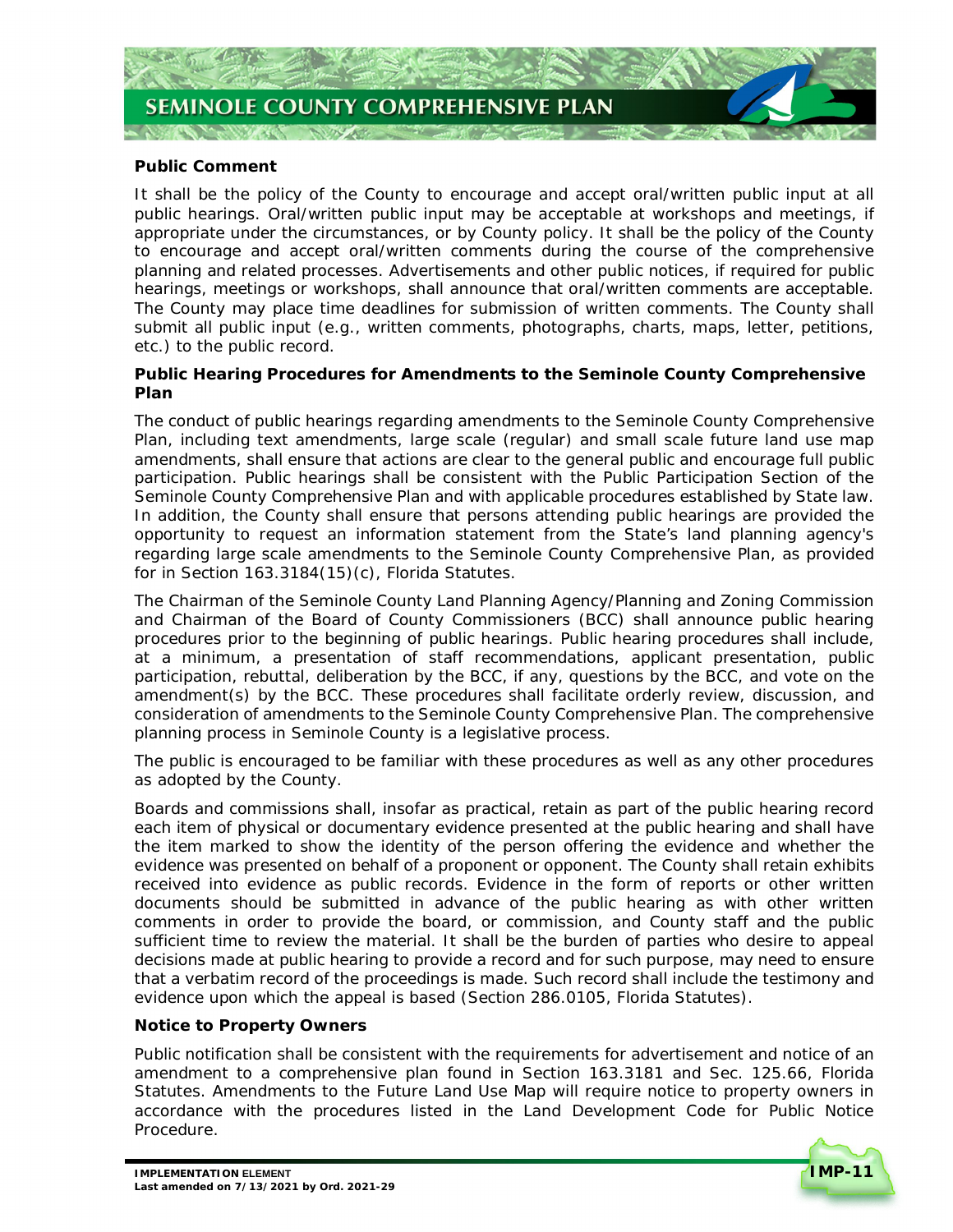

 The County will provide notice by U.S. mail to all known owners of property within a minimum 500 foot radius from the property under consideration at a public hearing and in accordance with the requirements listed in the Land Development Code for Public Notice Procedures. The County shall use the latest ad valorem tax records in the Seminole County Property Appraiser's Office in compiling a list of property owners. Only one notice per property owner will be sent, which notice shall outline the planned hearing dates.

 It shall be the obligation of the property owner to be aware of continuances and hearing date changes. The County will announce future public hearing dates, if any, regarding the matter under consideration at the public hearing.

 The County shall make every effort to comply with these notice requirements. Actions by boards or commissions shall not be invalidated solely because a property owner does not receive notice of the pending action if a good faith attempt was made to comply with these guidelines.

 Mailed notices are not provided where the application is for a proposed future land use amendment encompassing in excess of 5% of the total land area of the County.

 Applicants requesting future land use map amendments shall post the property by placard in accordance with the requirement listed in the Land Development Code for Public Notice Procedures.

 A Community Meeting coordinated and hosted by the Applicant is required to ensure full public participation in the planning and land use processes of the County. Based upon the needs of the abutting communities or the County, as a result of generally accepted land use planning practices and principles, the Division Manager may waive the required Community Meeting for applicants requesting future land use amendments.

 The requirement for a Community Meeting is in addition to other notice provisions required elsewhere in this Comprehensive Plan and will be in accordance with the procedures established in the Land Development Code.

 If an application is withdrawn by letter or other formal notice prior to the announced hearing, or is continued to a date certain before the hearing is legally convened, no new public notice is required, unless directed by the board or commission. If an application is continued to a date certain that is greater than 60 days from the date of the application was continued, the County shall publish a new advertisement, provide notice to property owners, and post a placard on the property, as provided for in this section. If the County continues an application, but not to a date certain, the new notice shall be provided in accordance with this section.

#### **Proposed Amendments to the Comprehensive Plan**

 Property owners or individuals having appropriate legal interests in parcels of property may request an amendment to the County's Comprehensive Plan for a change to future land use designations. The County shall process Plan amendment applications in accordance with the provisions of this Plan and Part II, Chapter 163, Florida Statutes, or any other applicable County administrative code, home rule charter process, or interlocal agreement.

#### **Ethics**

 All matters related to comprehensive planning and related processes shall be subject to the provisions of Part III, Chapter 112, Florida Statutes (the Code of Ethics for Public Officers and Employees) or its successor provisions and any adopted County code of ethics.

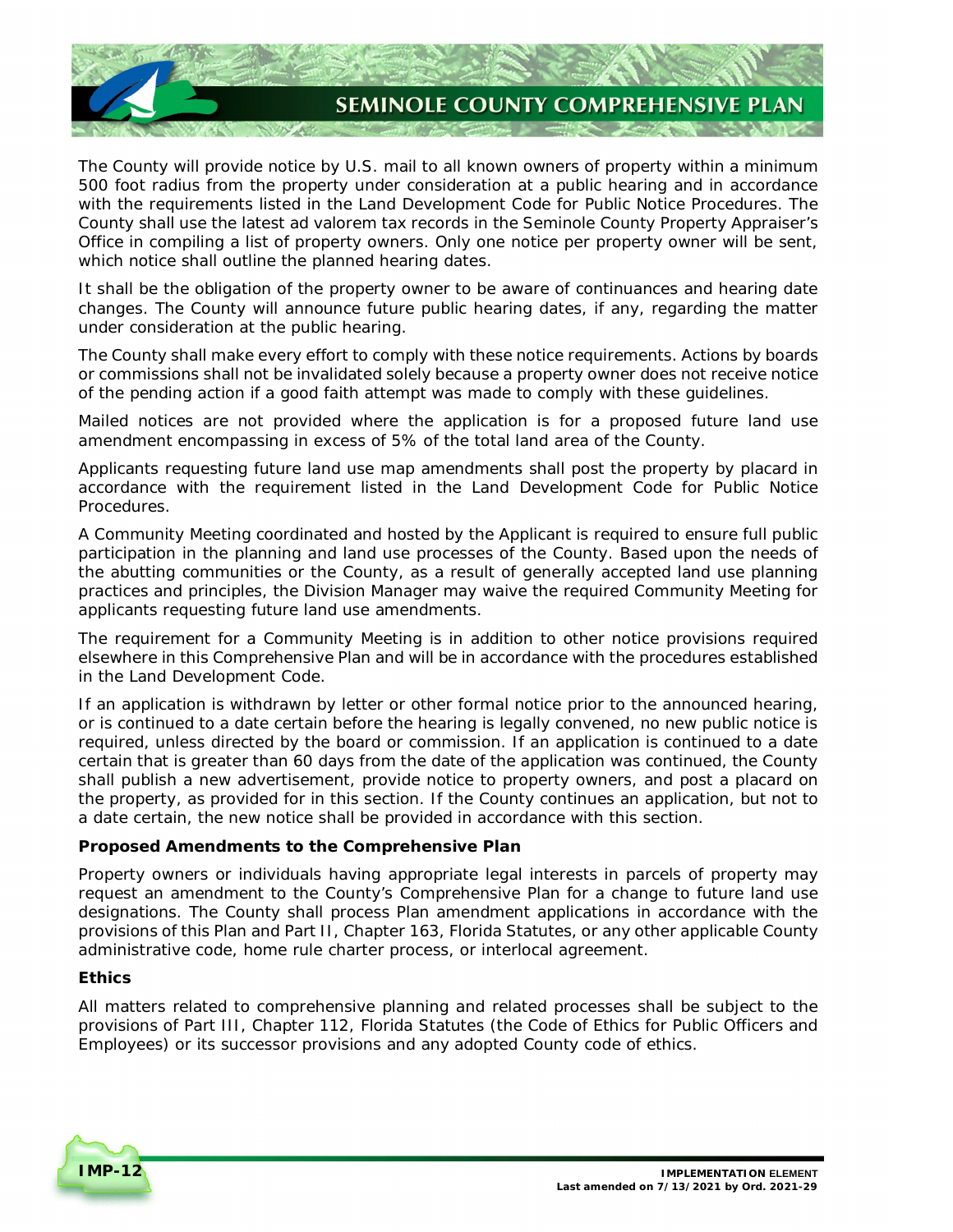

#### **Subsequent Procedures**

 The provisions set forth herein are minimum provisions which are intended to facilitate the orderly review, discussion and consideration of public matters relating to comprehensive planning and related processes.

#### **CONCURRENCY MANAGEMENT SYSTEM**

 The following program descriptions ensure that Comprehensive Plan levels of service are achieved or exceeded. The County has adopted each implementation program by ordinance, resolution or executive order, as appropriate for each implementation program.

#### **Definitions**

The following definitions apply:

- A "Category of public facilities" means a specific group of public facilities, as follows:
	- 1) Category I Concurrency Facilities Operated by County. Category I public facilities are arterial and collector roads located within the rural portions of unincorporated Seminole County not included within the Transportation Concurrency Exception Area (see *Exhibit*  management, potable water, sanitary sewer, solid waste, and parks and recreation facilities owned or operated by the County, all of which are addressed in the several Elements of this Comprehensive Plan. *TRA: Dense Urban Area/Transportation Concurrency Exception Areas*), stormwater
	- 2) Category II Concurrency Facilities Operated by Non-County Entities. Category II public facilities are State arterial and collector roads classified as part of the Strategic Intermodal System , mass transit, stormwater management, potable water, sanitary sewer, solid waste, parks and recreation facilities owned or operated by Federal, State, municipal, or other county governments, independent districts, private organizations, and public schools.
- B "Development order" means any order or permit granting, denying, or granting with conditions, an application for a preliminary development order, final development order, development permit, or any other official action of the County having the effect of permitting the development of land.
	- 1) "Preliminary development order" means a new land use designation to a parcel of real property, planned development preliminary site plan, planned development preliminary master plan, the rezoning of a parcel of real property, or a subdivision development plan.
	- 2) "Final development order" means the approval of a development of regional impact, borrow pit permit, electrical permit, planned commercial development final site plan, planned unit development final master plan, right-of-way utilization permit, site plan, special exception, variance, subdivision preliminary plat, subdivision final plat, underground utility permit, waiver to subdivision platting requirements, dredge and fill permit, written agreement with Seminole County School Board for the provision of public facilities and services as required by State Law, and any other development order which results in an immediate and continuing impact upon concurrency public facilities. Final Development orders may address future expansions of a development and may provide for phasing. A Final Development order may provide for meeting conditions for subsequent approvals or permits.
- "Development permit" means a arbor permit, building permit, construction permit-site, construction permit-subdivision, deck and porch permit, plumbing permit, razing permit,  $\mathcal{C}$

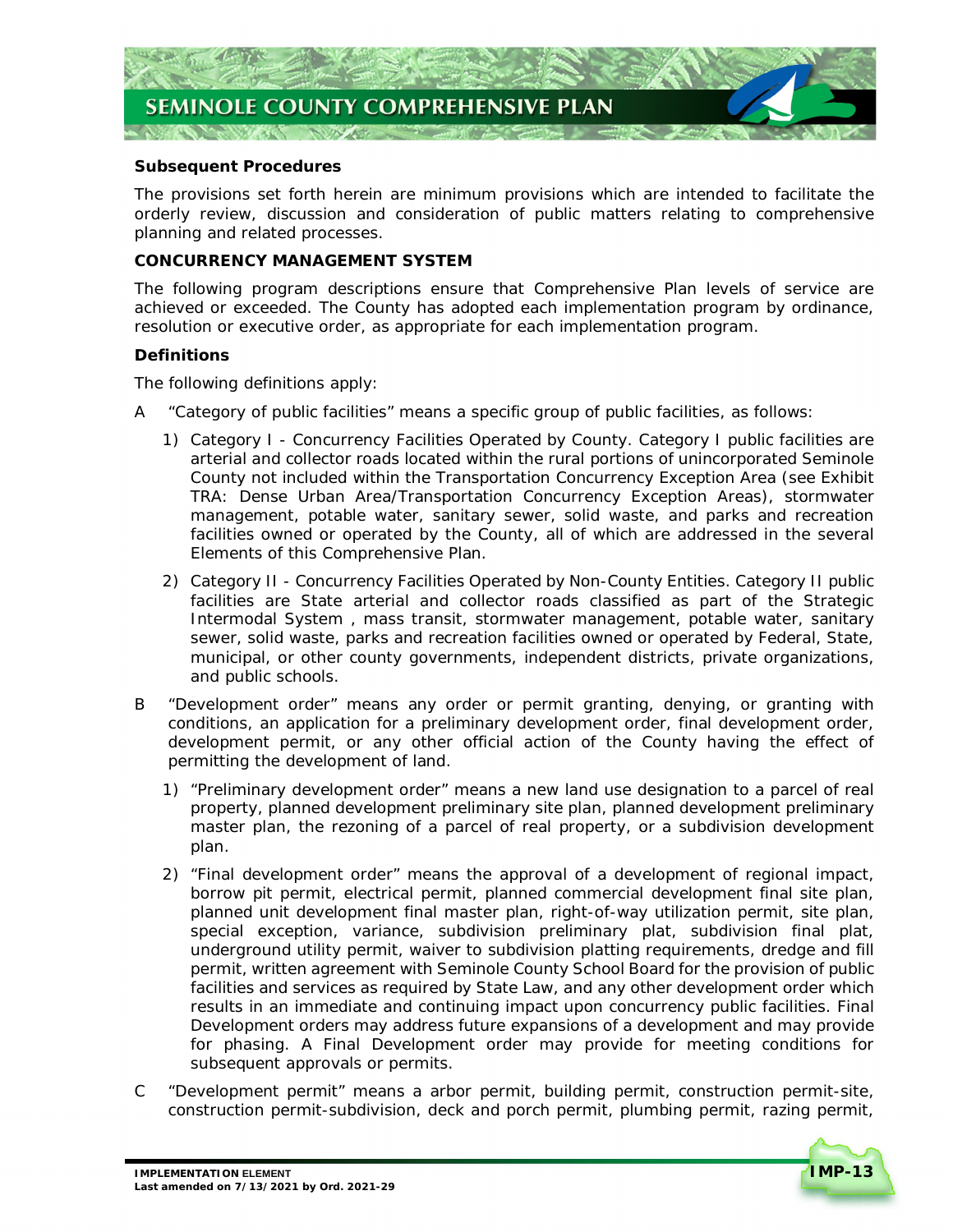

 septic repair permit, septic tank permit, sign permit, and any other development approval other than a final development order or preliminary development order.

- D "Public facility" means the capital improvements and systems of each of the following: arterial and collector roads, mass transit, stormwater management, potable water, sanitary sewer, solid waste, parks and recreation, library service, fire-rescue service, and other County buildings.
- E "Financial Feasibility" means that sufficient revenues are currently available or will be available from committed funding sources for the first 3 years, or will be available from committed or planned funding sources for years 4 and 5, of a 5-year capital improvement schedule for financing capital improvements, such as ad valorem taxes, bonds, State and Federal funds, tax revenues, impact fees, and developer contributions, which are adequate to fund the projected costs of the capital improvements identified in the comprehensive plan necessary to ensure that adopted level-of-service standards are achieved and maintained within the period covered by the 5-year schedule of capital improvements. A comprehensive plan shall be deemed financially feasible for transportation and school facilities throughout the planning period addressed by the capital improvements schedule if it can be demonstrated that the level-of-service standards will be achieved and maintained by the end of the planning period even if in a particular year such improvements are not concurrent as required by Section 163.3180, Florida Statutes (FS).In the event a transportation facility is identified with a significant backlog, the County shall adopt, as a part of its plan, a long-term transportation concurrency management system with a planning period of up to 10 years for specially designated districts or areas where such backlogs exist. The plan may include interim level-of-service standards on certain facilities and shall rely on the adopted schedule of capital improvements for up to 10 years as a basis for issuing development orders that authorize commencement of construction in these designated districts or areas. The concurrency management system will be designed to correct existing deficiencies and set priorities for addressing backlogged facilities. The concurrency management system will be financially feasible and consistent with other portions of the adopted local plan, including the future land use map. [Section.163.3180(9)(a), FS].

 Additionally, the County's comprehensive plan shall be deemed financially feasible for transportation and school facilities throughout the planning period addressed by the capital improvements schedule if it can be demonstrated that the level-of-service standards will be achieved and maintained by the end of the planning period even if in a particular year such improvements are not concurrent as required by Section. 163.3189, FS.

 F "Proportionate Fair-Share Program" means development may contribute toward transportation concurrency requirements so that development may proceed when the proposal is otherwise consistent with the Comprehensive Plan but transportation service capacity is not available. This program, created by State Statutes, provides an opportunity for the developer to contribute a share of the cost of improving the impacted transportation facility.

#### **Land Development Regulations**

 The County shall maintain its land development regulations providing for a system of review of various applications for development orders and permits, which applications, if granted, would impact the levels of service of Category I and Category II public facilities. Such system of review shall assure that the County does not issue a final development order or development permit, which results in a reduction in the levels of service below the standards adopted in the Comprehensive Plan for Category I and Category II public facilities. The County land development regulations also contain the methodology for determining the proportionate fair-

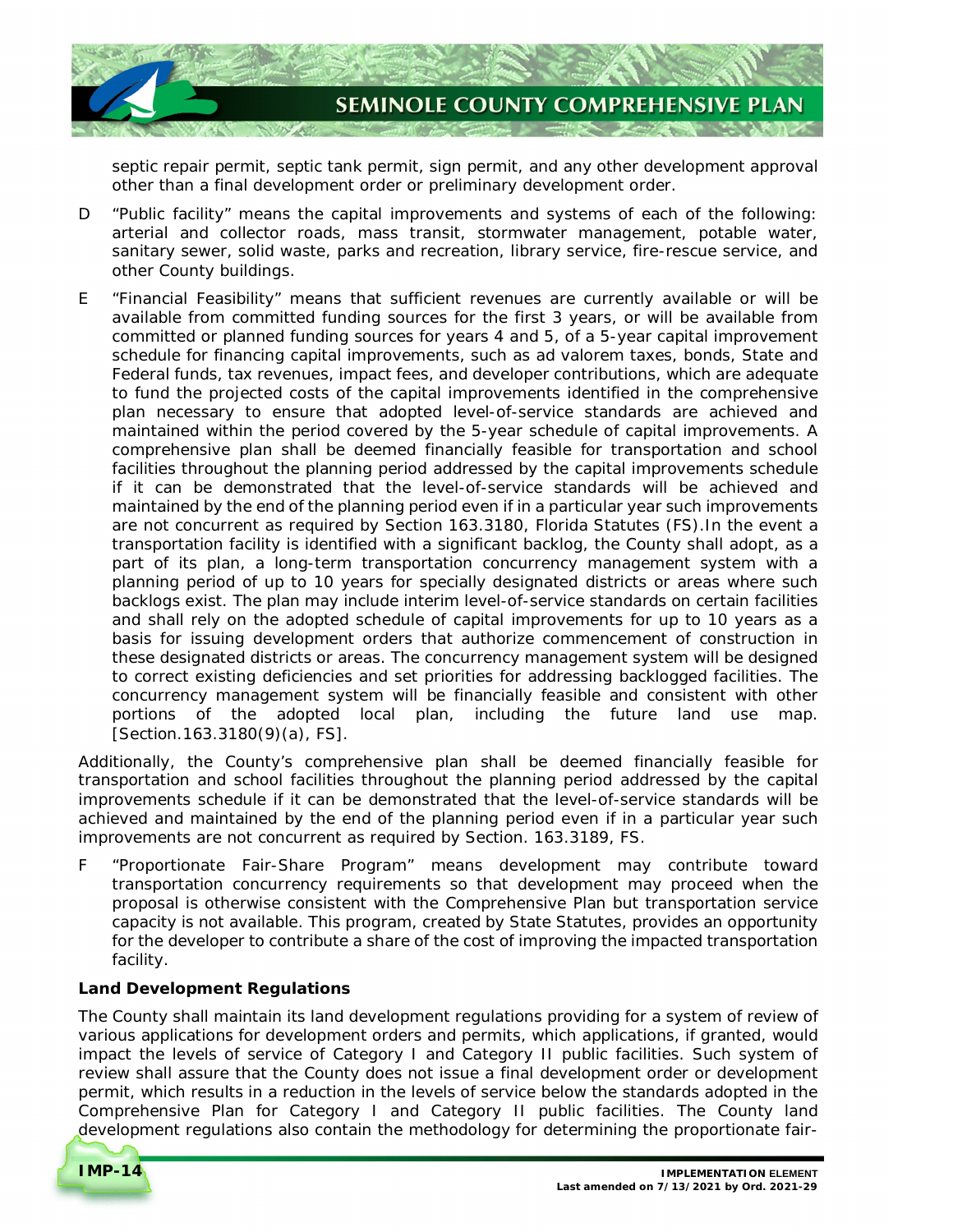

 share obligation for a transportation facility, if said transportation facility fails to achieve transportation concurrency and the developer wishes to exercise the option to satisfy transportation concurrency provided by Section 163.3180(16), Florida Statutes (F.S.). The methodology to calculate proportionate fair-share mitigation, which is specified in the Land Development Code, shall be as provided in Section 163.3180(12), FS. Proportionate fair-share mitigation includes separately or collectively, private funds, contributions of land, and construction and contribution of facilities, and may include public funds as determined by Seminole County. In addition, pursuant to Section 163.3180(16)(e), FS, and as required in the Land Development Code, mitigation for development impacts to facilities on the Strategic Intermodal System requires concurrence of the Department of Transportation.

 In compliance with State law, the County land development regulations shall contain a methodology to calculate the proportionate fair share and options for school facilities, pursuant to Section 163.3180(13)(e), FS, should a developer wish to pursue this option. This option requires concurrence of the School Board of Seminole County.

 The land development regulations address the circumstances under which applicants may provide public facilities for development orders or permits. The County may issue development orders and permits, subject to the provision of public facilities by the applicant, and subject to each of the following requirements:

- A The County and the applicant enter into an enforceable development agreement which shall provide, at a minimum, a schedule for construction of the public facilities and mechanisms for monitoring to ensure that the public facilities are completed concurrent with the impacts of the development, or the development will not be allowed to proceed; and
- B The public facilities to be provided by the applicant are contained in the Schedule of Capital Improvements of the Comprehensive Plan, or, in the case of a development where transportation concurrency is to be met through the proportionate fair-share methodology provided in Section 163.3180(12), Florida Statutes (FS), and in accordance with Section 163.3180(16), FS, a transportation improvement or improvements are added to the Schedule of Capital Improvements of the Comprehensive Plan and the County five-year Capital Improvement Program no later than the next regular update of those documents.

#### **Concurrency Implementation and Monitoring System**

 The County shall continue Concurrency Implementation and Monitoring Systems consisting of the following components:

#### Public Facility Capacity Review

 The County shall analyze each application for a development order or permit for concurrency. The County shall maintain records during each fiscal year to indicate the cumulative impacts of all development orders approved during the fiscal year-to-date on the capacity of public facilities. The land development regulations of the County provide that applications for development orders that are denied because of insufficient capacity of public facilities may be resubmitted after a time period to be specified in the land development regulations. Such time period is in lieu of, and not in addition to, other minimum waiting periods imposed on applications for development orders that are denied for reasons other than lack of capacity of public facilities. Land development regulations require that development commence within a specified time after a development order is issued, or the determination of capacity shall expire, subject to reasonable extensions of time based on criteria included in the regulations.

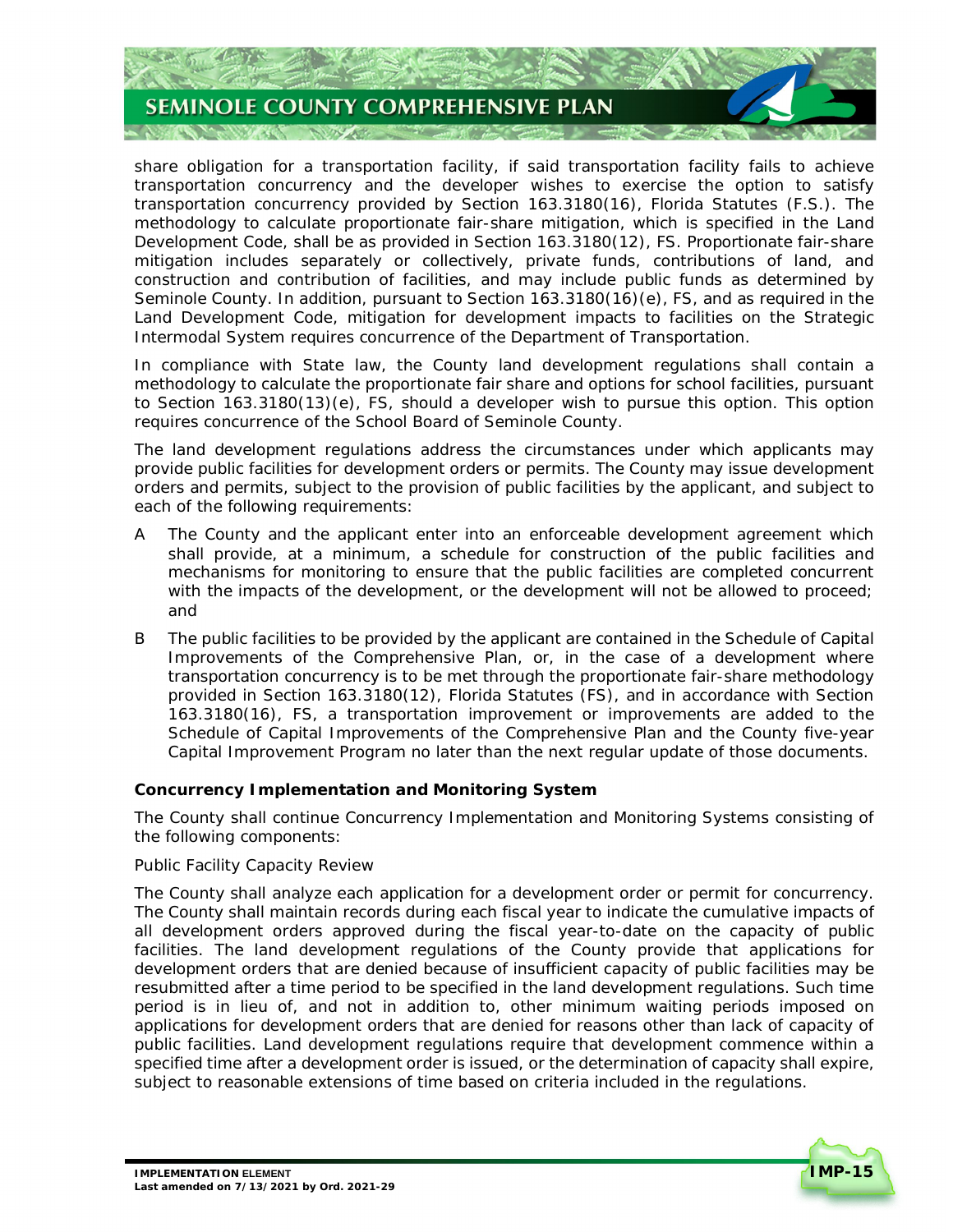

## **Review of Changes in Planned Capacity of Public Facilities**

 The County shall review each amendment to the Capital Improvements Element, in particular any changes in standards for levels of service and changes in the Schedule of Capital Improvements, in order to review the amount of capacity that is available.

#### **Concurrency Implementation Strategies**

 The County applies standards for levels of service according to the timing of the impacts of development on public facilities. Final development orders and development permits impact public facilities in a matter of months and are issued subject to the availability of water, sanitary sewer, solid waste, and stormwater management facilities prior to the impacts of the development. Parks must be under construction within one (1) year of the issuance of the development order or permit. Roads and mass transit must be included in the first three (3) years of the five (5) year capital improvements schedule, or, in the case of a transportation improvements, financed through the proportionate fair-share Program, as provided in Section 163.3180(16), Florida Statutes (FS)., using methodology as provided in Section 163.3180(12), FS, must be added to the County's five-year Capital Improvement Schedule at the next regular amendment update, and the schedule must:

- A Be financially feasible based on currently available sources of revenue, including proportionate fair-share contributions determined by the methodology included within the Land Development Code and as provided in Section 163.3180(12), FS;
- B Include estimated dates of commencement and completion of actual construction;
- C Not be changed without an amendment to the Comprehensive Plan; and
- D Designate the areas to be served by facilities.

 The County issues preliminary development orders subject to public facility capacity, but the capacity determination expires unless the applicant provides financial assurances to the County and obtains subsequent development orders before the expiration of the initial development order. As an alternative, the County can waive determination of public facility capacity for preliminary development orders with a written agreement that a capacity determination is required prior to issuance of any final development order or development permit for the subject property. Such waiver specifically precludes the acquisition of rights to a final development order or permit because of the issuance of the preliminary development order. (See *Policy IMP 2.4 Preliminary Development Orders (Capacity Determination).* 

 The County applies standards for levels of service within appropriate geographical areas of the County. The County applies standards for Countywide public facilities to development orders based on levels of service throughout the County. The County applies standards for public facilities that serve less than the entire County to development orders based on levels of service within assigned service areas. (See *Objective IMP 3 Geographic Areas for Determination)*.

 The County prioritizes public facility capital improvements according to the criteria in the Capital Improvements Element, and considers applications for available capacity on a first-come, first-served basis.

 The County reviews the Concurrency Implementation Strategies as part of each Evaluation and Appraisal Report cycle.

 **Capacity of Public Facilities for Development Orders or Permits Issued Prior to Adoption of the Plan** 

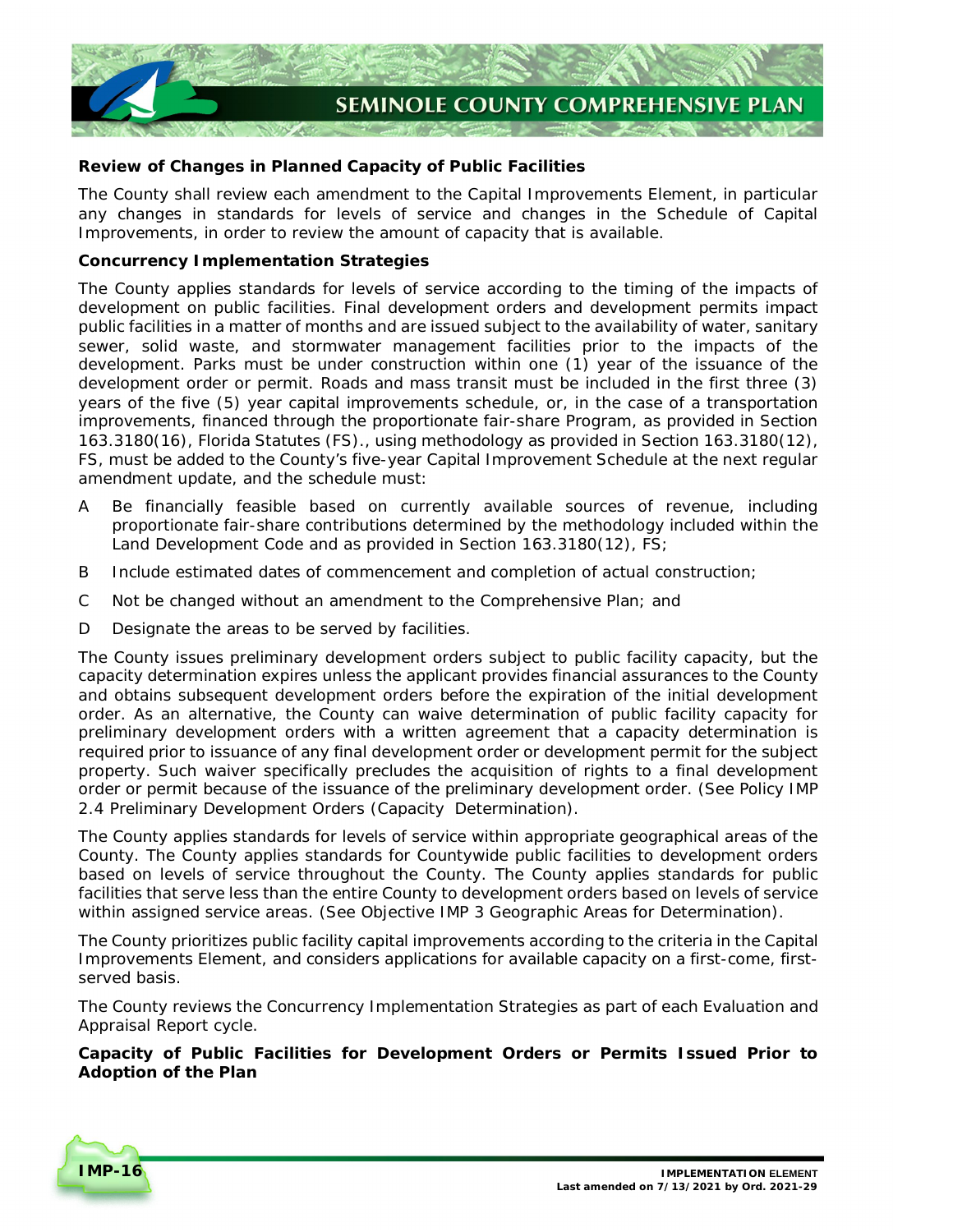

 The County will identify properties that have vested development rights pursuant to procedures contained in the land development regulations. Properties not identified by the County as having vested development rights may petition for a determination of such rights.

 The County recognizes legitimate and substantial vested development rights obtained with some previously issued development orders or permits, provided the issuance was otherwise appropriate and not the result of a mistake, error, fraud, or an ultra vires act.

 The County reserves capacity of public facilities to serve the needs of properties with vested development rights. In the event that there is not sufficient capacity to serve the vested properties, the County will create a hold on future capacity of public facilities in order to serve the vested property at the adopted level of service standard before allowing non-vested property to use future public facility capacity. In such circumstances, the vested development will be allowed to commence in order to avoid a "taking" of the vested rights.

 The County shall require vested properties to commence development and to "continue in good faith" in order to maintain the "reservation" of capacity of public facilities which are provided by the County. Absent a commencement of development and good faith efforts to continue that development, the vesting shall lapse and be of no further force or effect. The County shall evaluate the timing and estimated density/intensity of vested properties based on logical analysis and reasonable projections in order to phase the reservation of capacity to meet the probable needs of such properties. Experience indicates that many vested development orders and permits are not used to the maximum allowable uses, densities or intensities, or reach such development limits over extended periods of time.

 The primary mechanism for assigning or determining the phasing of capacity reservations for vested developments shall be the analysis of historical development data and trends included in the Future Land Use Element Support Document and other factors including, but not limited to, conditions included in individual development orders constraining the timing of development.

 The County finds that it is not necessary to automatically "reserve" capacity of public facilities for non-vested development orders issued prior to the adoption of the County's Comprehensive Plan. Such development orders should be subject to the concurrency requirement. The County finds that the population forecasts that are the basis for this plan are a reasonable prediction of the absorption rate for development, and that the capital facilities which are planned to serve the forecast development are available for that absorption rate. Reserving public facility capacity for non-vested previously issued development orders would deny new applicants access to public facilities, and would arbitrarily enhance the value of dormant development orders and permits.

#### **Public School Uniform Concurrency System**

 Section 163.3180(13), Florida Statutes, calls for local governments to create a uniform school concurrency system based on an adopted Public School Facilities Element as part of its comprehensive plan that:

- A Establishes level of service standards;
- B Creates concurrency service areas;
- Provides a process for determining proportionate-share mitigation; and C
- D Provides for a number of other related intergovernmental coordination and implementation processes established by interlocal agreement.

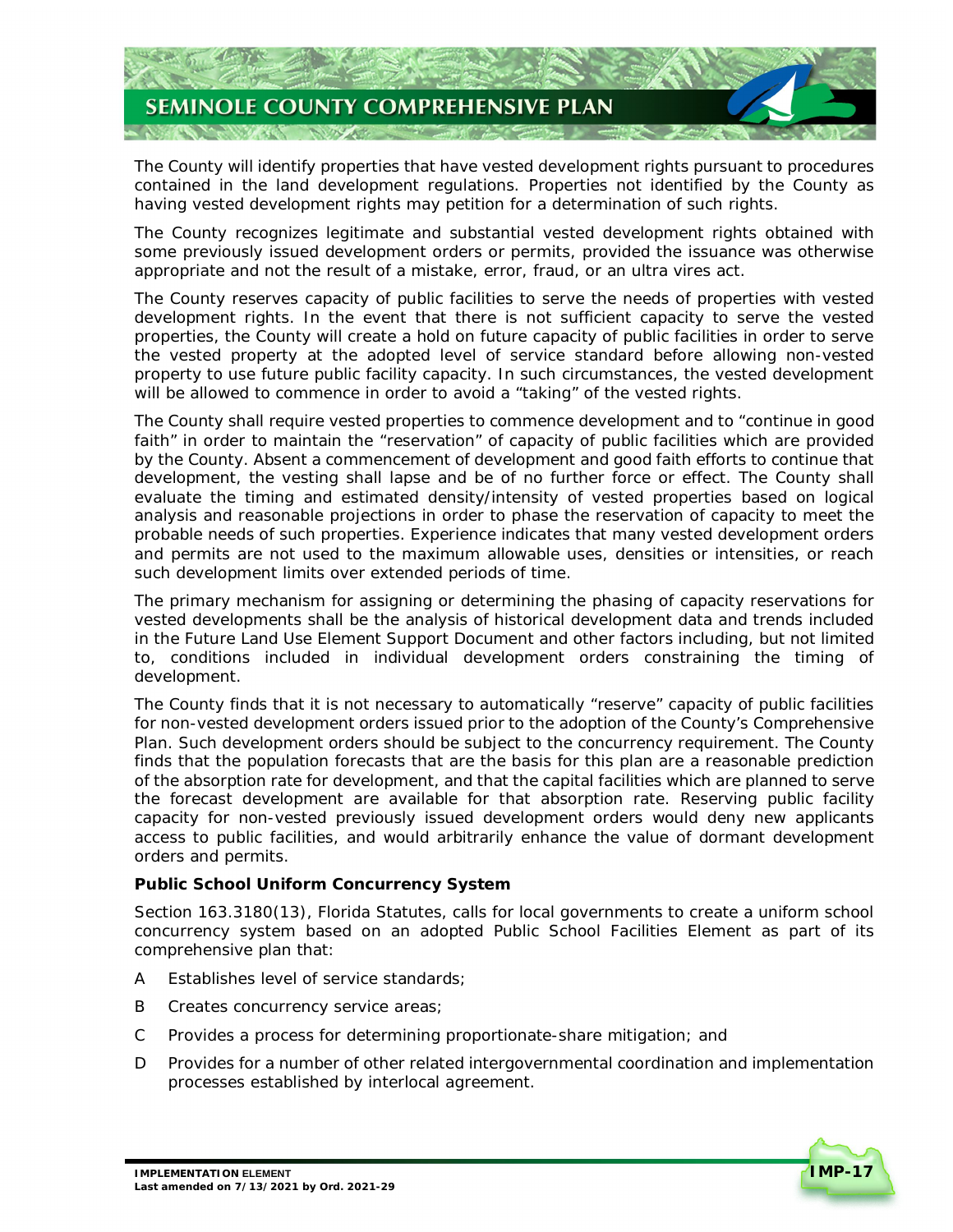

 The intent of school concurrency, in its simplest form, is to forge a link between development and school capacity, and to require greater coordination between local governments and school districts.

 In 2007, the County, County School Board, and County Municipalities, developed an interlocal agreement (Interlocal Agreement for Public School Facility Planning and School Concurrency, as Amended January 2008) in addition to a Public School Facilities Element, as required by Section 163.31777, 163.3180(13) and 163.3177(12), Florida Statutes (FS).

 Beginning in 2007, the County and County Municipalities began coordinating with the Seminole County School Board in preparing, amending, and joint approving financially feasible public school facilities programs and adoption of these program into County and Municipal Comprehensive Plans, as required by Section 163.3180(13), FS.

#### **Proportionate Fair-Share Program**

 The Florida Growth Management Act of 1985 included a requirement that all local governments must adopt "Concurrency Management Systems (CMS) to ensure that necessary public services are available concurrent with the impacts of development on those services. The CMS requires local governments to adopt "Levels of Service", and, as a part of development approval, evaluate whether the service needs of a proposed development exceed the existing capacity of a service and any scheduled improvements. If adequate capacity is not available, local governments cannot permit a development unless certain specified conditions are applied. In the case of a proposed development or redevelopment within the Dense Urban Land Area/Transportation Concurrency Exception Area , the development shall be evaluated for its consistency with the adopted Mobility Strategy instead of roadway capacity.

#### **Financial Feasibility**

 Financial feasibility is important as the premise of concurrency provides that public facilities will be provided in order to achieve and maintain adopted level of service standard within the period covered by the five year schedule of capital improvements. The requirement that level of service standards be achieved and maintained shall not apply if the proportionate-share process set forth in Section 163.3180(12) and (16), Florida Statutes, is used. See *Policy IMP 2.5 Development Orders (Capacity Determinations and Availability)*, C.3.c, that Seminole County uses a realistic, financially feasible funding system based on currently available revenue sources as defined in Chapter 9J-5.003(29), Florida Administrative Code.

#### **MOBILITY STRATEGY**

 In accordance with subsection 163.3180 (5)(a), Florida Statutes, wherein the Legislature found that the unintended result of the concurrency requirement for transportation facilities is often discouragement of urban infill development and redevelopment, which conflicts with the goals and policies of the state comprehensive plan: the nonrural portion of Seminole County was designated as a Transportation Concurrency Exception Area (TCEA). (See *Exhibit TRA: Dense Urban Land Area/Transportation Concurrency Exception Area*).

 In accordance with the provisions of Subsection 163.3180 (5)(b) 4, FS, Seminole County and its cities shall, by July 9, 2011, adopt into their comprehensive plans the land use and transportation strategies to support and fund mobility strategies to address the needs of mobility within the TCEA. This strategy has been addressed in *Goal TRA 2 Centers and Corridors,* and *Objective TRA 2.1 Mobility Strategies and Quality/Level of Service Standards.* 

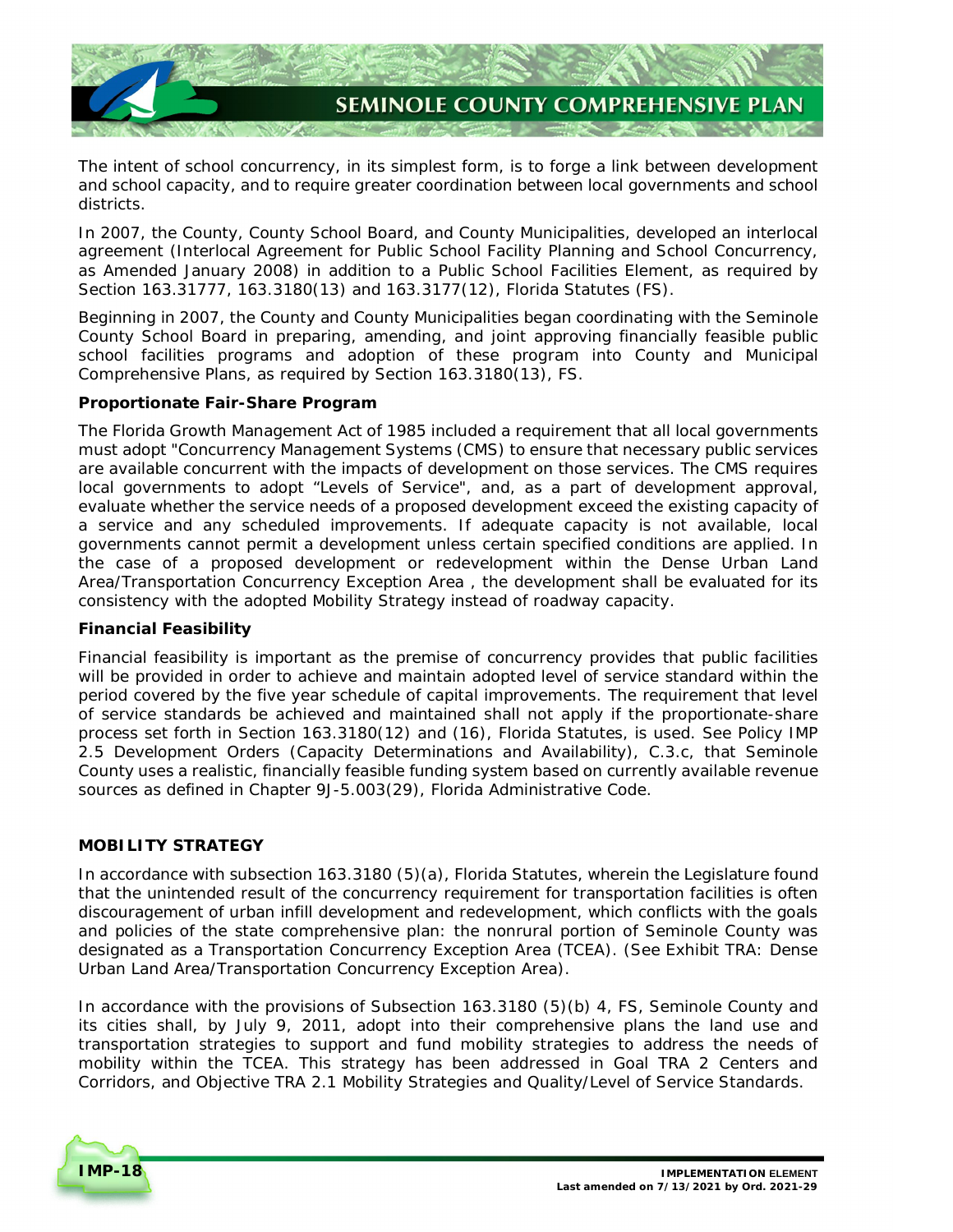

# **CONCURRENCY MANAGEMENT SYSTEM IMPLEMENTATION ELEMENT OBJECTIVES AND POLICIES**

#### **OBJECTIVE IMP 1 ESTABLISH LEVEL OF SERVICE STANDARDS**

 The County shall continue to enforce standards for levels of service for Categories I and II of public facilities, and shall apply the standards as set forth defined in the policies below.

#### **Policy IMP 1.1 Concurrency (Category I)**

 The standards for levels of service of each type of public facility in Category I shall apply to development orders issued by the County after March 31, 1992, the County's annual budgets beginning with the 1991-92 fiscal year, the County's Capital Improvement Programs beginning with the 1991-92 fiscal year, and other Elements of this Comprehensive Plan.

#### **Policy IMP 1.2 Concurrency Facilities Operated by Non-County Entities (Category II)**

 The standards for levels of service of each type of public facility in Category II shall apply to development orders issued by the County after March 31, 1992, and other Elements of this Comprehensive Plan, but shall not apply to the County's annual budgets or the County's Capital Improvement Programs. The exception shall be that levels of service for public schools shall apply to development orders issued by the County after January 1, 2008.

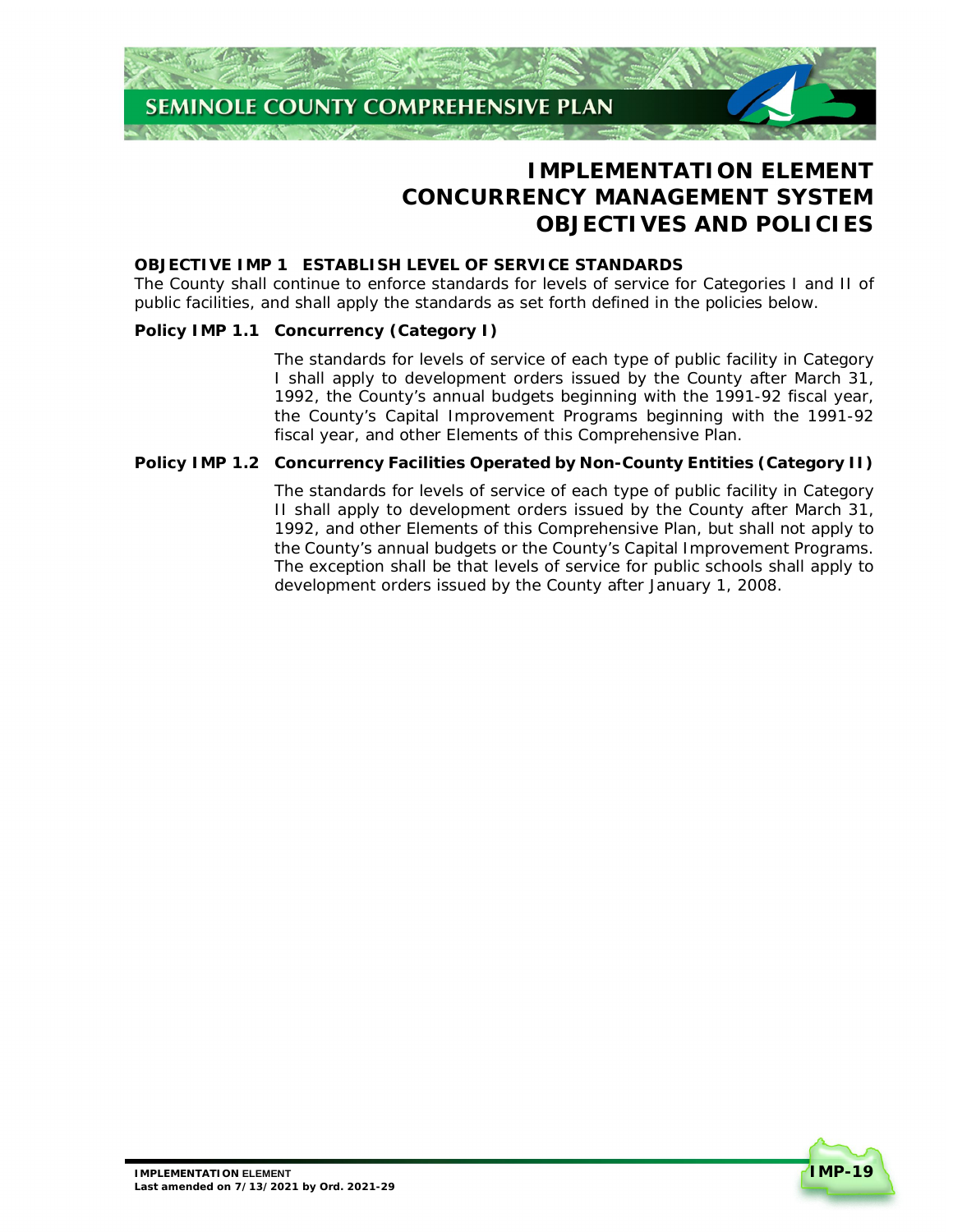

#### **OBJECTIVE IMP 2 DETERMINATION OF CAPACITY**

 The County shall continue to determine the availability of facility capacity to meet adopted level of service standards of the several County public facilities prior to development approvals.

#### **Policy IMP 2.1 Establishment of Concurrency Doctrine**

 The Board of County Commissioners of Seminole County finds that the impacts of development on public facilities within the County occur at the same time (i.e., concurrently) as development authorized by certain final development orders or development permits.

#### **Policy IMP 2.2 Concurrency Management System Implementation**

 The County shall determine, prior to the issuance of development orders, whether or not there is sufficient capacity of Category I and Category II public facilities to meet the standards for levels of service for existing and committed development and the impacts of proposed development concurrent with the proposed development, including in such determination for transportation improvement capacity any additional capacity to be financed through the proportionate fair-share Program. It shall be noted that Category I includes arterial and collector roads that are located outside of the Dense Urban Land Area/Transportation Concurrency Exception Area (DULA/TCEA.) With respect to mobility within the DULA/TCEA, development proposals shall be examined for consistency with and support of the mobility strategy of the Transportation Strategy Area in which the proposal is located. A developer may or may not make a proportionate fair-share contribution toward ensuring that the mobility strategy continues to meet the mobility needs of that Strategy Area, at the direction of the Board of County Commissioners and based on the absence of particular mobility facilities and the fact that the County has not committed 100% of the funding for that facility, but issuance of a development order is not conditioned upon a transportation improvement capacity availability. The methodology to calculate proportionate fair-share mitigation, which is specified in the Land Development Code, shall be as provided in Section 163.3180(12), Florida Statutes (FS) and in accordance with Section 163.3180(16), FS Proportionate fair-share mitigation includes separately or collectively, private funds, contributions of land, and construction and contribution of facilities, and may include public funds as determined by Seminole County. Mitigation for development impacts to facilities on the Strategic Intermodal System, as required by Section 163.3180(16)(e), FS, and the Land Development Code, requires concurrence of the Department of Transportation.

#### **Policy IMP 2.3 Maintain Adopted Level of Service Standards**

 The County shall not issue a final development order or development permit under which development activity impacting public facilities may ensue unless there shall be sufficient capacity of Category I and Category II public facilities to meet the standards for levels of service for existing development and for the proposed development, and the development order or permit shall be subject to the requirements of *Policy IMP 2.5 Development Orders (Capacity Determinations and Availability)*. With respect to mobility within the Dense Urban Land Area/Transportation Concurrency Exception Area , development proposals shall be examined for consistency with and support of the mobility strategy of the Transportation Strategy Area in which the

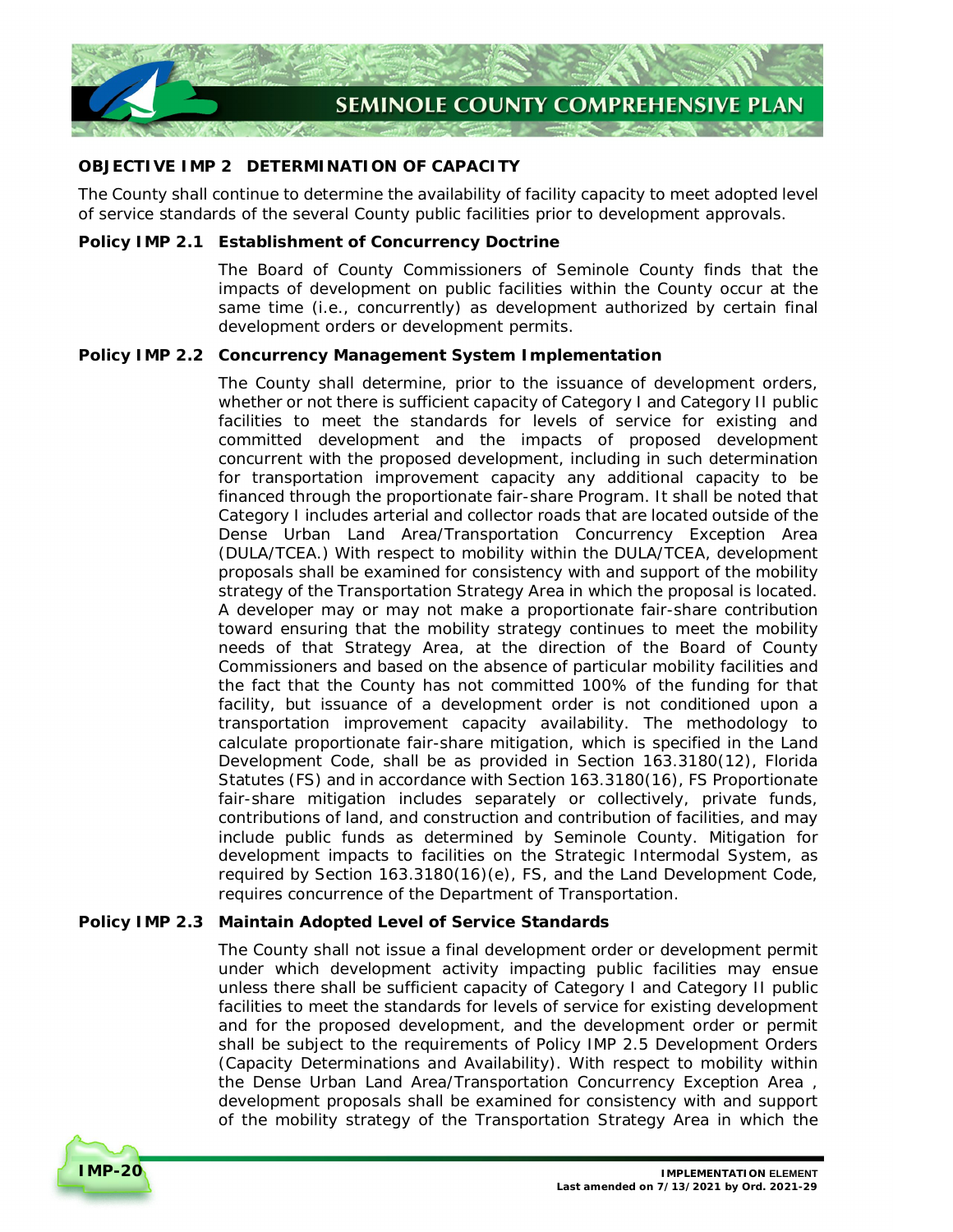

 proposal is located. A developer may or may not make a proportionate fair- share contribution toward ensuring that the mobility strategy continues to meet the mobility needs of that Strategy Area, at the direction of the Board of County Commissioners and based on the absence of particular mobility facilities and the fact that the County has not committed 100% of the funding for that facility, but issuance of a development order is not conditioned upon a transportation improvement capacity availability. In the absence of a final development order under which development activity impacting public facilities may ensue or a development permit, no development of land is authorized.

#### **Policy IMP 2.4 Preliminary Development Orders (Capacity Determination)**

 For preliminary and final development orders for which no development activity impacting public facilities may ensue, the capacity of Category I and Category II public facilities shall be determined as follows:

- A The applicant may request a determination of such capacity as part of review and approval of the development order subject to the requirements of *Policy IMP 2.5 Development Orders (Capacity Determinations and Availability)*; or
- B The applicant may elect to request approval of the development order without a determination of capacity of Category I and Category II public facilities provided that any such order is issued subject to requirements in the applicable land development regulation or to specific conditions contained in the development order that:
	- 1 Final development orders under which development activity impacting public facilities may ensue, and development permits for the subject property are subject to a determination of capacity of Category I and Category II public facilities, as required by *Policy IMP 2.5 Development Orders (Capacity Determinations and Availability)*.
	- 2 No rights to obtain final development orders under which development activity impacting public facilities may ensue, or to obtain development permits, nor any other rights to develop the subject property shall be deemed to have been granted or implied by the County's approval of the development order without a determination having previously been made that the capacity of public facilities will be available in accordance with law.

#### **Policy IMP 2.5 Development Orders (Capacity Determinations and Availability)**

 The availability of public facility capacity to support development orders or permits issued pursuant to *Policies IMP 2.3 Maintain Adopted Level of Service Standards* and *IMP 2.4 Preliminary Development Orders (Capacity Determination)*, A. shall be concurrent with the impacts of such development and shall be determined in accordance with the following:

- A Potable Water, Sanitary Sewer, Solid Waste, and Drainage Facilities:
	- 1 Consistent with public health and safety, sanitary sewer, solid waste, drainage, adequate water supplies and potable water facilities shall be in place and available to serve new development no later than the issuance by Seminole County of a certificate of occupancy or its functional equivalent.

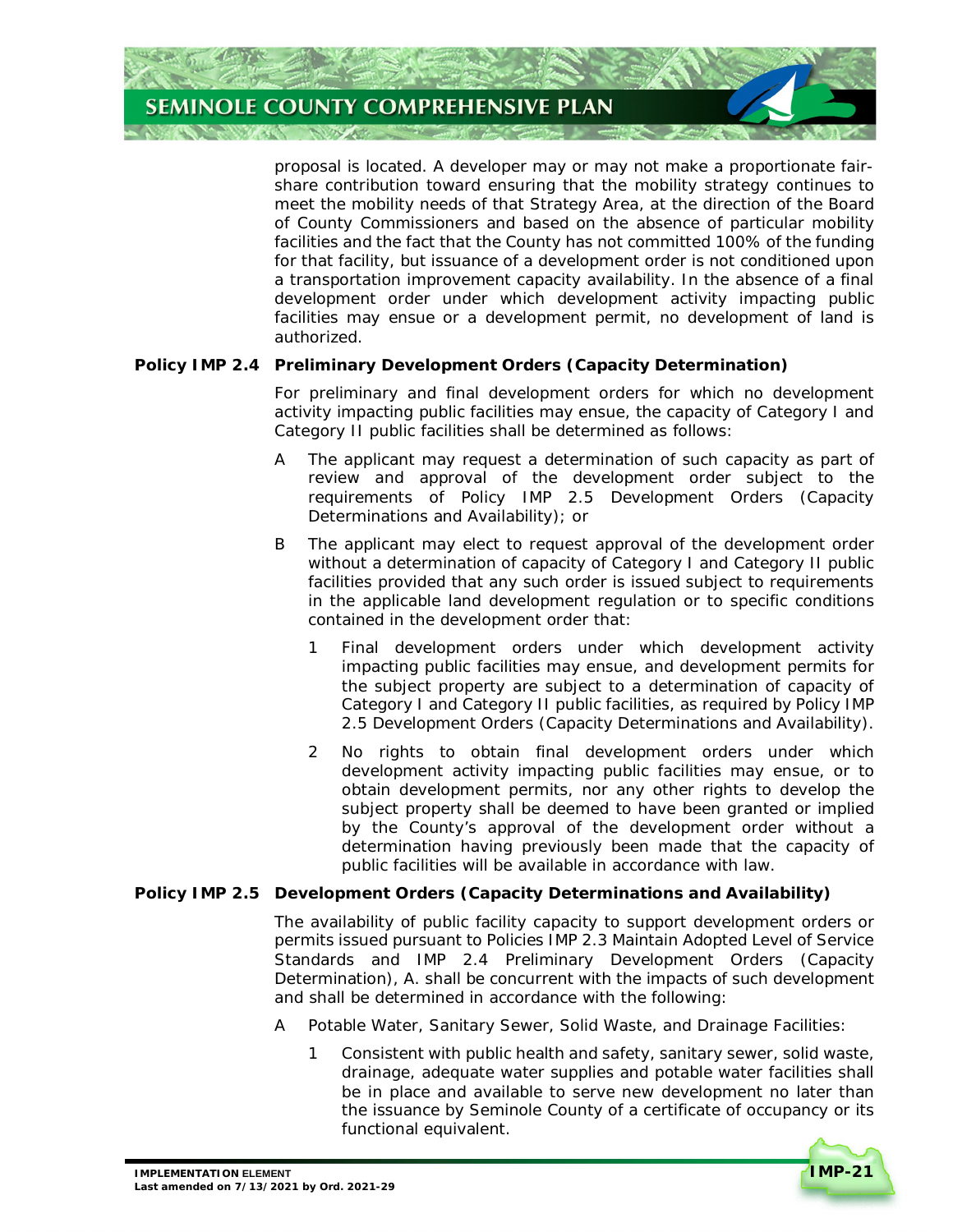

- 2 Prior to approval of a building permit or its functional equivalent, Seminole County shall consult with the applicable water supplier to determine whether adequate water supplies to serve the new development will be available no later than the anticipated date of issuance of a certificate of occupancy or functional equivalent.
- 3 Within areas where on-site sewage treatment facilities are allowable, Seminole County may meet the concurrency requirement for sanitary sewer through the use of on-site sewage treatment and disposal systems approved by the Department of Health to serve new development.
- new development.<br>B Parks and Recreation Facilities:
	- 1 Consistent with the public welfare, parks and recreation facilities to serve new development shall be in place or under actual construction no later than one year after issuance by Seminole County of a certificate of occupancy or its functional equivalent. However, acreage for such facilities shall be dedicated or acquired by Seminole County prior to issuance of a certificate of occupancy, or funds in the amount of the developer's fair share shall be committed no later than Seminole County's issuance of approval to commence construction.
- C Transportation Facilities:
	- 1 Consistent with the public welfare, for those portions of Seminole County contained within areas defined as "rural" by the Seminole County Comprehensive Plan (including the East Seminole County Rural Area, and the Wekiva River Protection Area, transportation facilities needed to serve new development shall be in place or under actual construction within three years after Seminole County approves a building permit or its functional equivalent that results in traffic generation. With respect to mobility within the Dense Urban Land Area/Transportation Concurrency Exception Area , development proposals shall be examined for consistency with and support of the mobility strategy of the Transportation Strategy Area in which the proposal is located. A developer may or may not make a proportionate fair-share contribution toward ensuring that the mobility strategy continues to meet the mobility needs of that Strategy Area at the direction of the Board of County Commissioners and based on the absence of particular mobility facilities and the fact that the County has not committed 100% of the funding for that facility, but issuance of a development order is not conditioned upon a transportation improvement capacity availability.
	- 2 Any of the provisions of section B.1.-B.3 listed above for parks and recreation; or
	- 3 The County has committed to provide the necessary public facilities in accordance with the five year Schedule of Capital Improvements and approved developer fair share agreements. For standard Transportation Concurrency in the rural area, the County has adopted and implemented a concurrency management system based upon an adequate capital improvements program and schedule, provided that:

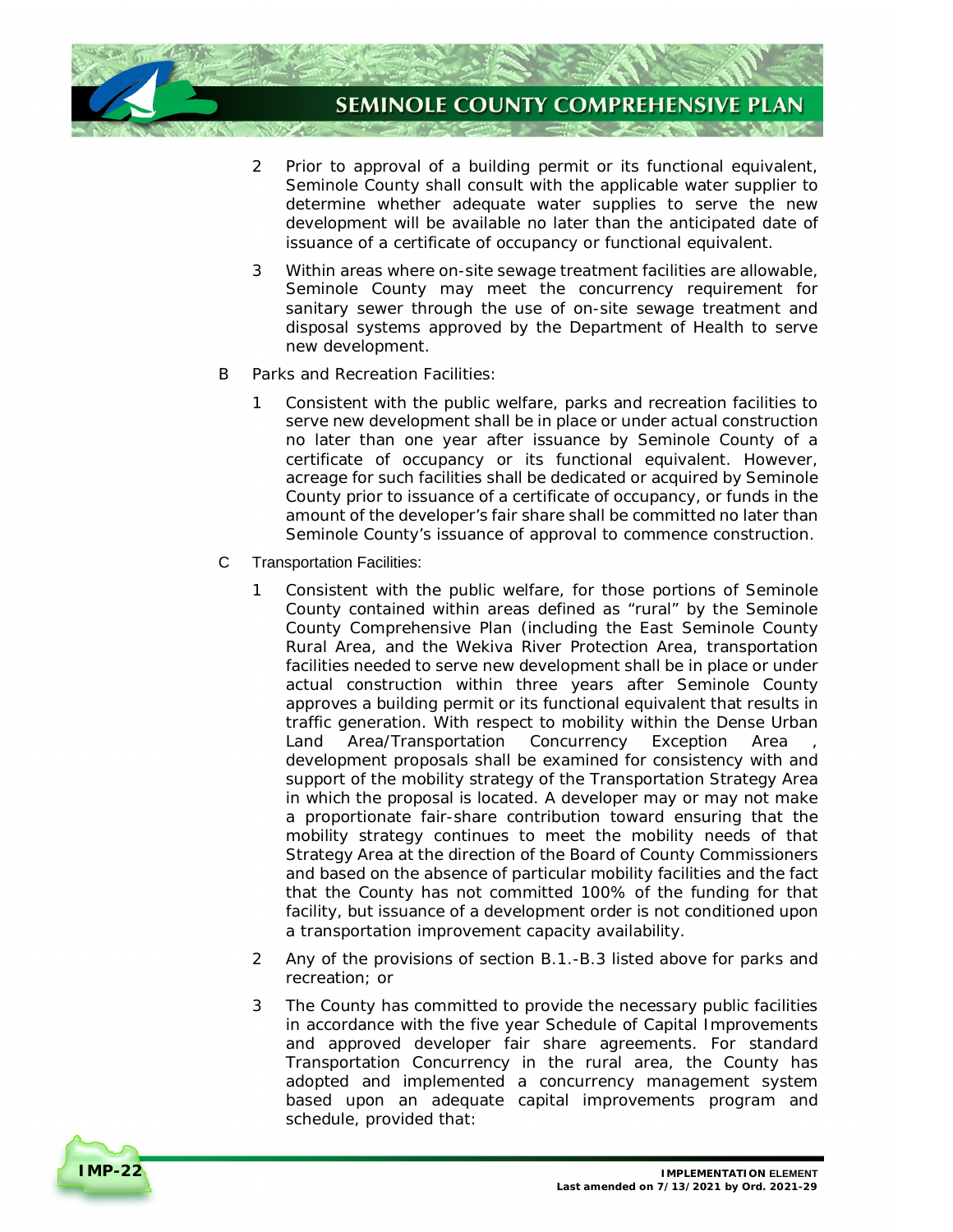# **SEMINOLE COUNTY COMPREHENSIVE PLAN**

- a. The Capital Improvements Element and five year Schedule of Capital Improvements must be financially feasible. Included in the determination of financial feasibility shall be any proportionate fair-share contribution as provided by Section 163.3180(16), Florida Statutes (FS) and determined by the methodology included in the Land Development Code in accordance with Section 163.3180(12), FS, where this option is used to satisfy transportation concurrency. The list of public facilities may include transportation projects included in the first three (3) years of the applicable adopted Florida Department of Transportation five-year work program. In the case of a development choosing to satisfy transportation concurrency requirements through the proportionate fair-share program, as provided by Section 163.3180(16), FS, the County must add the transportation improvement or improvements to the five-year Capital Improvements Program (CIP) and five year Schedule of Capital Improvements within the County's Comprehensive Plan Capital Improvements Element at the next regular update of those documents.
- b. The five-year Schedule of Capital Improvements must include both necessary facilities to maintain the adopted level of service standards to service new development proposed to be permitted, and the necessary facilities required to eliminate those portions of existing deficiencies which are a priority to be eliminated during the five year period under the County's Schedule of Capital Improvements in this Comprehensive Plan.
- c. The County uses a realistic, financially feasible funding system based on currently available revenue sources as defined in Chapter 9J-5.003(29), Florida Administrative Code, including any funds generated through the proportionate fair-share option as provided in Section 163.3180(16), FS and determined according to the methodology included in the Land Development Code in accordance with Section 163.3180(12), FS. The revenues must be adequate to fund the public facilities required to serve the development authorized by the development order or development permit, and which public facilities are included in the five year Schedule of Capital Improvements in this Comprehensive Plan, or, in the case of a transportation project to be funded through the proportionate fair-share program as provided by Section 163.3180(16), FS, the improvement is added to the five-year Schedule of Capital Improvements at the next regular update of those documents.
- d. The five year Schedule of Capital Improvements in this Comprehensive Plan must include the estimated date of commencement of actual construction and the estimated date of project completion.
- e. The five year Schedule of Capital Improvements in this Comprehensive Plan must demonstrate that the actual construction of the roads and mass transit facilities are scheduled

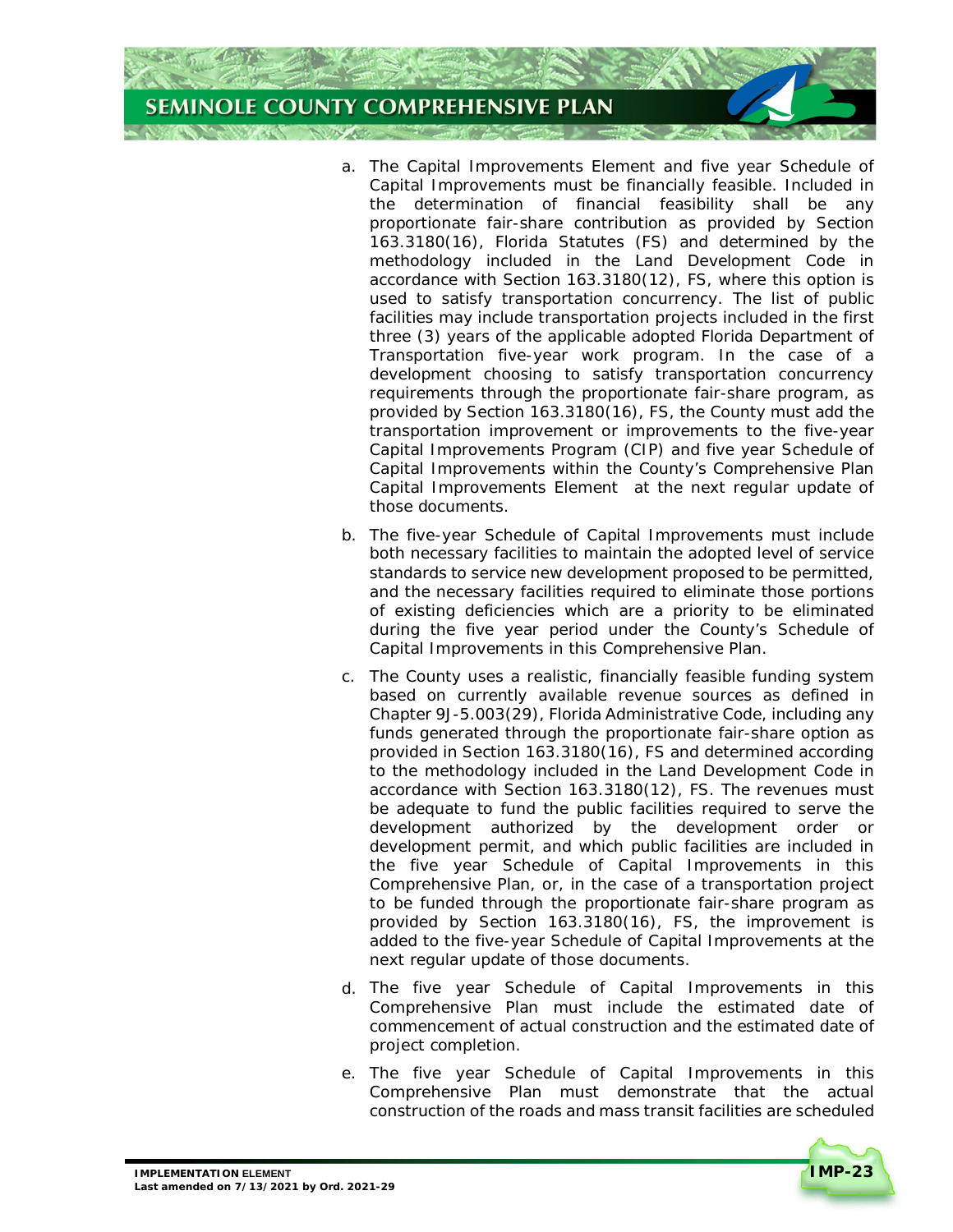

 to commence in or before the third year of the five-year Schedule of Capital Improvements.

- f. An amendment to this Comprehensive Plan is required to eliminate, defer, or delay construction of any road or mass transit facility needed to maintain the adopted level of service standard and is listed in the five-year Schedule of Capital Improvements in this Comprehensive Plan.
- g. The County shall continue to enforce land development regulations, which, in conjunction with the Capital Improvements Element, ensure issuance of development orders and permits in a manner that will assure that the necessary public facilities will be available to accommodate the impact of that development.
- h. The County shall continue to enforce a monitoring system which determines whether the County is adhering to the adopted level of service standards and the Schedule of Capital Improvements in this Comprehensive Plan, and which demonstrates the County's capability of monitoring the availability of public facilities.
- i. This Comprehensive Plan shall continue to designate clearly the areas within which the County will provide facilities with public funds in accordance with the five year Capital Improvements Schedule of this Comprehensive Plan.
- In the event a transportation facility within the rural area is identified with a significant backlog, the County shall adopt, as a part of its plan, a long-term transportation concurrency management system with a planning period of up to 10 years for specially designated districts or areas where such backlogs exist. The plan may include interim level-of-service standards on certain facilities and shall rely on the adopted schedule of capital improvements for up to 10 years as a basis for issuing development orders that authorize commencement of construction in these designated districts or areas. The concurrency management system will be designed to correct existing deficiencies and set priorities for addressing backlogged facilities. The concurrency management system will be financially feasible and consistent with other portions of the adopted local [Section.163.3180(9)(a, Florida Statutes]. 4 plan, including the future land use map.

 Additionally, the County's comprehensive plan shall be deemed financially feasible for transportation and school facilities throughout the planning period addressed by the capital improvements schedule if it can be demonstrated that the level-of-service standards will be achieved and maintained by the end of the planning period even if in a particular year such improvements are not concurrent as required by Section. 163.3189, Florida Statutes.

 The County shall enforce land development regulations to allow for proportionate share contributions from developers toward meeting transportation concurrency requirements. Compliance with these regulations will provide developers an opportunity to proceed with a 5

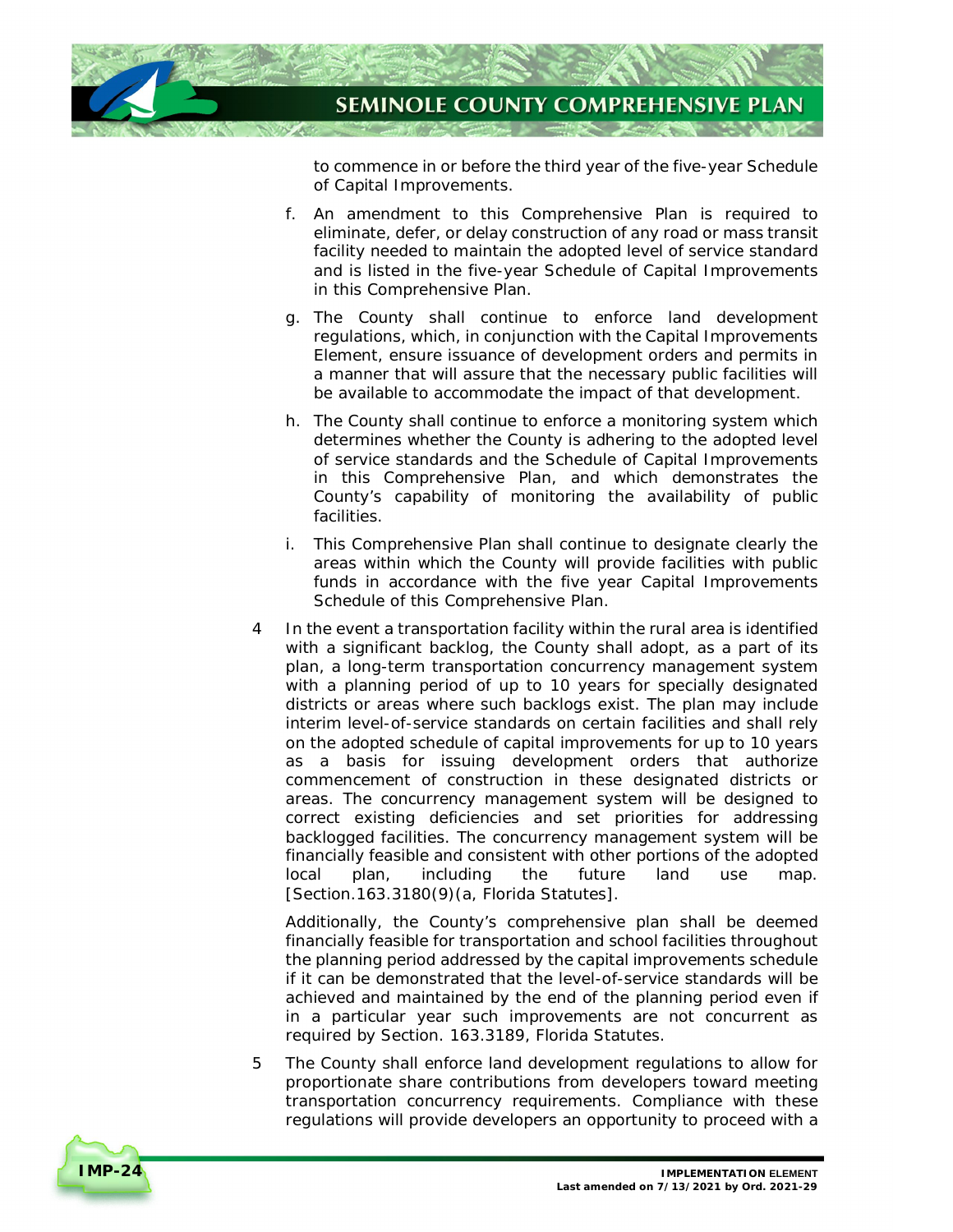

 development when proposal is otherwise consistent with the Comprehensive Plan, but transportation service capacity is not available.

#### **Policy IMP 2.6 Limitation of Capacity Determinations**

 The determination that capacity is available shall apply only to specific uses, densities and intensities included in the development order or permit or in an enforceable developers agreement. The certificate of capacity shall not be transferable to any other property.

#### **Policy IMP 2.7 Time Frame of Capacity Determinations**

 The determination that such capacity is available shall be valid for a period specified in the County's land development regulations. No further determination of capacity for the subject property is required prior to the expiration of the determination of capacity for the development order or permit, provided that the capacity has been reserved for the development order or permit. The subject property may extend the reservation of capacity to subsequent development orders or permits for the same property. Any change in the density, intensity, or land use that requires additional public facilities or capacity, is subject to review and approval or denial by the County.

#### **Policy IMP 2.8 Assurances of Capacity Availability**

 The determination that such capacity is available shall be binding on the County to the extent authorized by law, at such time as the applicant provides assurances, acceptable to the County in form and amount, to guarantee the applicant's pro rata share of the County's financial obligation for public facilities. The County will construct these facilities for the general benefit of the public and the special benefit of the subject property. The County's land development regulations specify acceptable forms of assurances and procedures to follow in the event that an applicant's pro rata share of a public facility is less than the full cost of the facility.

#### **Policy IMP 2.9 Vested Rights**

 The County shall continue to enforce land development regulations that establish the criteria for determining the vested rights of previously issued development orders, and establishing the procedures for reserving capacity of public facilities needed to address the impacts of such vested development orders.